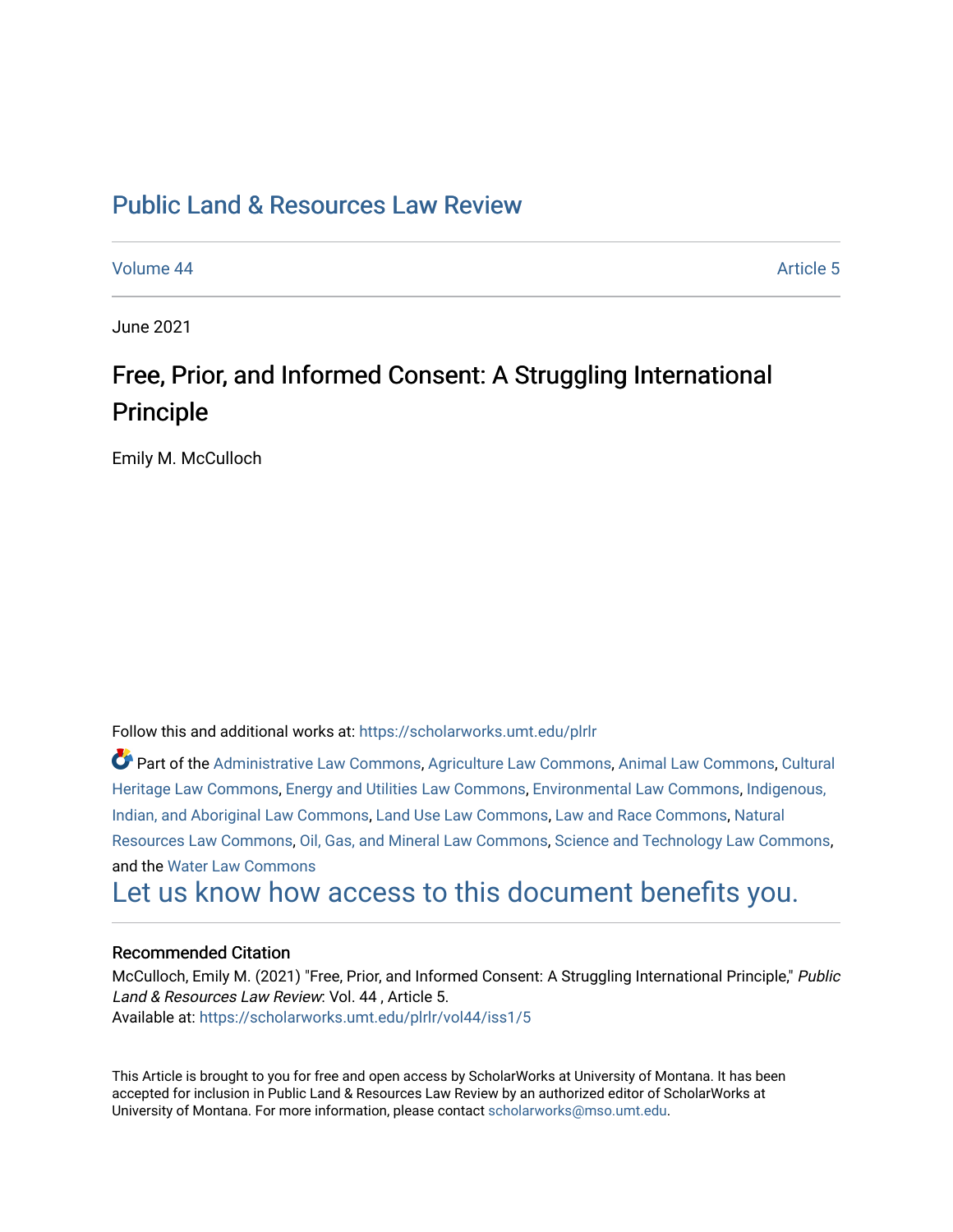# **FREE, PRIOR, AND INFORMED CONSENT: A STRUGGLING INTERNATIONAL PRINCIPLE**

#### **Emily M. McCulloch\***

| 241                                                              |  |
|------------------------------------------------------------------|--|
| II. EVOLUTION OF THE FREE, PRIOR, AND                            |  |
| III. THE FPIC AND ITS FAILURE TO HELP INDIGENOUS POPULATIONS.249 |  |
|                                                                  |  |
|                                                                  |  |
| IV. THE FPIC AND THE PUSH TOWARD HARD LAW254                     |  |
|                                                                  |  |
| B. Hard Law Principles: Duty Not to Harm and                     |  |
| C. Making the FPIC Emerging Customary International Law  259     |  |
| D. The FPIC Inclusion in Existing International Laws             |  |
|                                                                  |  |

# I. INTRODUCTION

<span id="page-1-0"></span>Global development diminishes the voices of indigenous populations around the world. Resource extraction and commercial use threaten even the most isolated groups.<sup>1</sup> In an effort to develop enforceable rights for indigenous peoples, the United Nations Declaration of the Rights of Indigenous Peoples sought to protect indigenous peoples through the principle of the Free, Prior, and Informed Consent ("FPIC"). This paper focuses on why the FPIC is struggling to take hold in the international community.

<sup>\*</sup> Juris Doctor and Master's in Public Administration Candidate 2021, Alexander Blewett III School of Law at the University of Montana.

<sup>1.</sup> S. JAMES ANAYA, INDIGENOUS PEOPLES IN INTERNATIONAL LAW 4 (1996).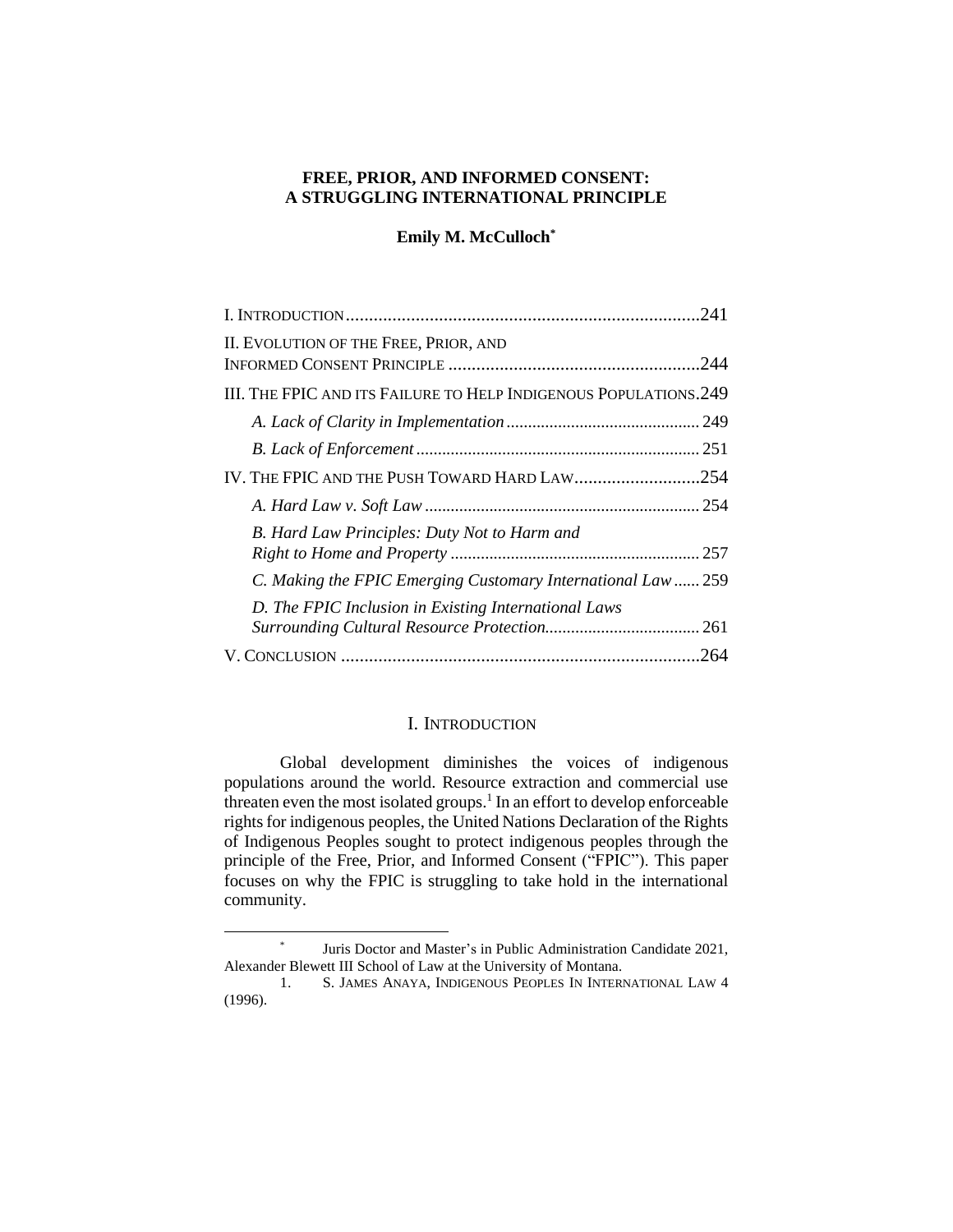To effectively execute the FPIC, this principle should become hard law because countries view hard law as binding. Because most nations in the international community view the FPIC as soft law,<sup>2</sup> this principle has failed to adequately protect indigenous peoples' rights.

The international community and the United Nations ("UN") have long recognized general human rights as an obligation of each nation state. Finally, in 2007, the UN articulated additional rights specifically for indigenous peoples through the FPIC. <sup>3</sup> The UN developed the FPIC by using key terms and theories from the 1989 International Labour Convention No. 169 ("ILO 169"), known as the Indigenous and Tribal Peoples Convention.<sup>4</sup> The ILO 169's members sought to protect two main groups of people:

> (1) Tribal peoples in independent countries whose social, cultural and economic conditions distinguish them from other sections of the national community, and whose status is regulated wholly or partially by their own customs or traditions or by special laws or regulations; and (2) peoples in independent countries who are regarded as indigenous on account of their descent from the populations which inhabited the country, or a geographical region to which the country belongs, at the time of conquest or colonization or the establishment of present state boundaries and who, irrespective of their legal status, retain some or all of their own social, economic, cultural and political institutions.<sup>5</sup>

While each of the 20 countries that ratified the ILO define "indigenous" differently,<sup>6</sup> the ILO 169 sought to unite the countries' governments to implement a common goal: "To ensure indigenous people's fundamental rights and work together with indigenous communities to end discrimination both as it relates to inequalities in *outcomes* – differences

6. *Id.* at 10–23.

<sup>2.</sup> TSEMING YANG ET AL., COMPARATIVE AND GLOBAL ENVIRONMENTAL LAW AND POLICY ch. 2, 60 (2019) (explaining soft law is a norm that is not "quite law," while hard law is generally accepted as law).

<sup>3.</sup> United Nations Declaration on the Rights of Indigenous Peoples, G.A. Res. 61/295, at 1, U.N. GAOR, 61st Sess., 107th plen. mtg., U.N. Doc. A/RES/61/295 (Sept. 13, 2007) [hereinafter UNDRIP].

<sup>4.</sup> INTERNATIONAL LABOUR ORGANIZATION, INDIGENOUS AND TRIBAL PEOPLES' RIGHTS IN PRACTICE: A GUIDE TO ILO CONVENTION NO. 169, 5 (2009).

<sup>5.</sup> *Id.* at 9.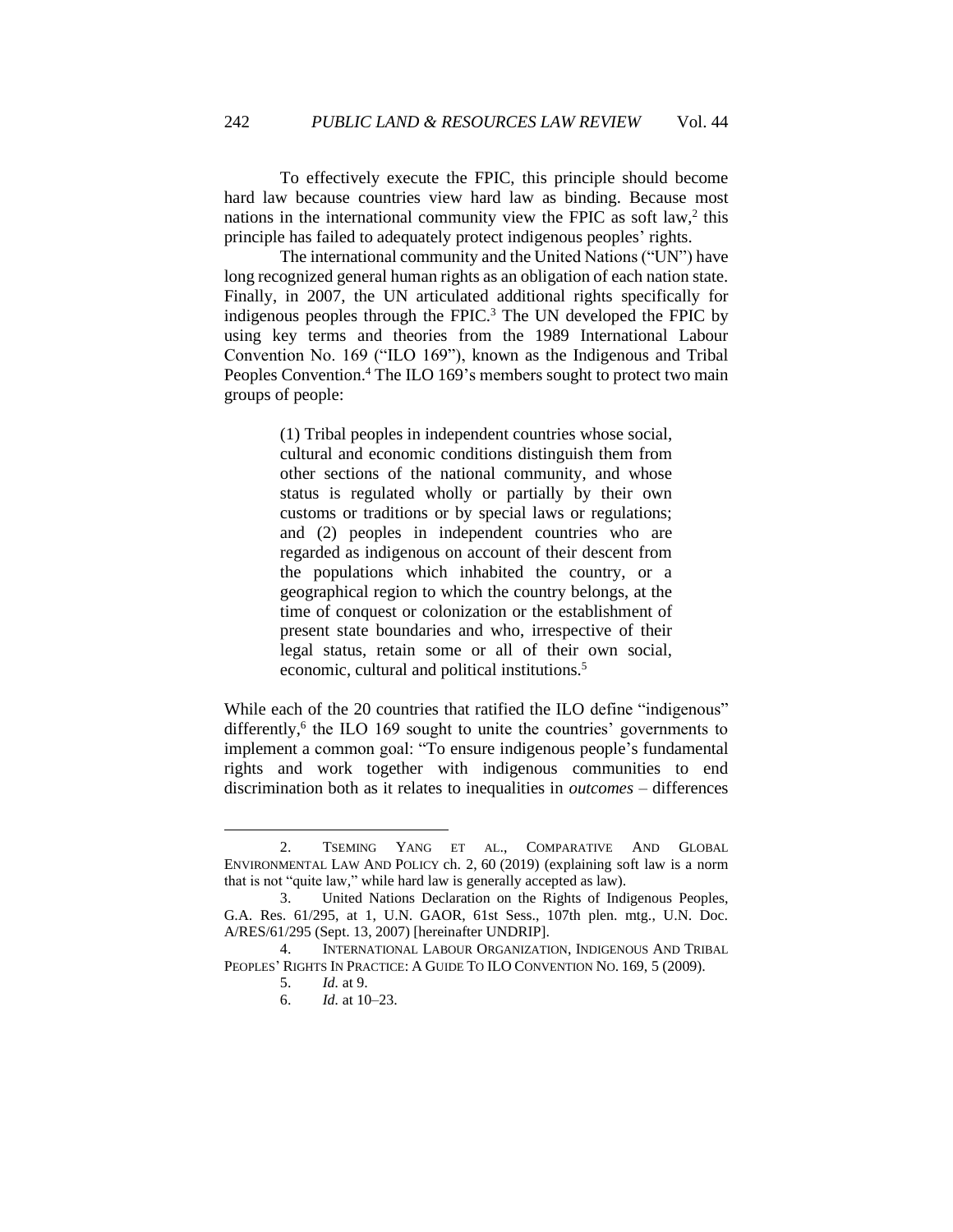in health, education, employment, etc. – and as it relates to inequalities in the *processes* of governance – participation and involvement of indigenous peoples in decision-making, government institutions and programs."<sup>7</sup> In 2007, the United Nations Declaration of the Rights of Indigenous Peoples ("UNDRIP") acknowledged the importance of ILO 169, and articulated the need for appropriate implementation mechanisms.<sup>8</sup> UNDRIP's members drafted a series of articles, which now form the FPIC.<sup>9</sup>

UNDRIP, unlike the ILO 169, is not a legally binding document but rather a stated commitment to certain values that may become law.<sup>10</sup> The FPIC's articulation contained within UNDRIP "is still in a phase of dynamic development and the scope of the standard is not yet fully clarified."<sup>11</sup> Indigenous populations have experienced more than just shortfalls in the effectiveness of this principle. Across the globe, countries that have signed onto this principle have continued to commit atrocities against indigenous populations, especially when it comes to natural resource development.

For example, 2009 marked a violent time for Peru's indigenous peoples.<sup>12</sup> In response to their political activism, the Peruvian government classified indigenous peoples in the country as "extremists."<sup>13</sup> The biggest driver of the FPIC's ineffectiveness is national governments teaming up with global corporations, as seen in Peru, because of the belief that corporations are not bound to the FPIC, and therefore, countries do not enforce FPIC requirements.<sup>14</sup> If the international community viewed the

10. Ipshita Chaturvedi, *A Critical Study of Free, Prior and Informed Consent in the Context of the Right to Development — Can "Consent*" *be Withheld?*, 5 J. INDIAN L. & SOC'Y 37, 40 (2014).

11. S.J. OMBOUTS, HAVING A SAY: INDIGENOUS PEOPLES, INTERNATIONAL LAW AND FREE, PRIOR AND INFORMED CONSENT, 20 (2014).

12. Elizabeth Salmón G., *The Struggle for Laws of Free, Prior, and Informed Consultation in Peru: Lessons and Ambiguities in the Recognition of Indigenous Peoples*, 22 P. RIM L. & POL'Y J. 353 (2013).

<sup>7.</sup> *Id.* at 29. (*emphasis in the original).* 

<sup>8.</sup> *Id.* at 30.

<sup>9.</sup> UNDRIP, *supra* note 3, at arts. 10, 11, 19, 28, 39. (referencing art. 10 which states Indigenous peoples shall not be forced from their homes; (2) art. 11 § 2 which states nations will provide restitution if property is taken without FPIC; (3) art. 19 which states nations will consult and cooperate in good faith with Indigenous peoples; (4) art. 28 which states indigenous peoples have the right to redress, by means that can include restitution or equitable compensation for land or resources the government took without FPIC; and (5) art. 29 § 2 which states nations cannot store hazardous chemicals on Indigenous lands without FPIC).

<sup>13.</sup> *Id.* at 355.

<sup>14.</sup> *Id.*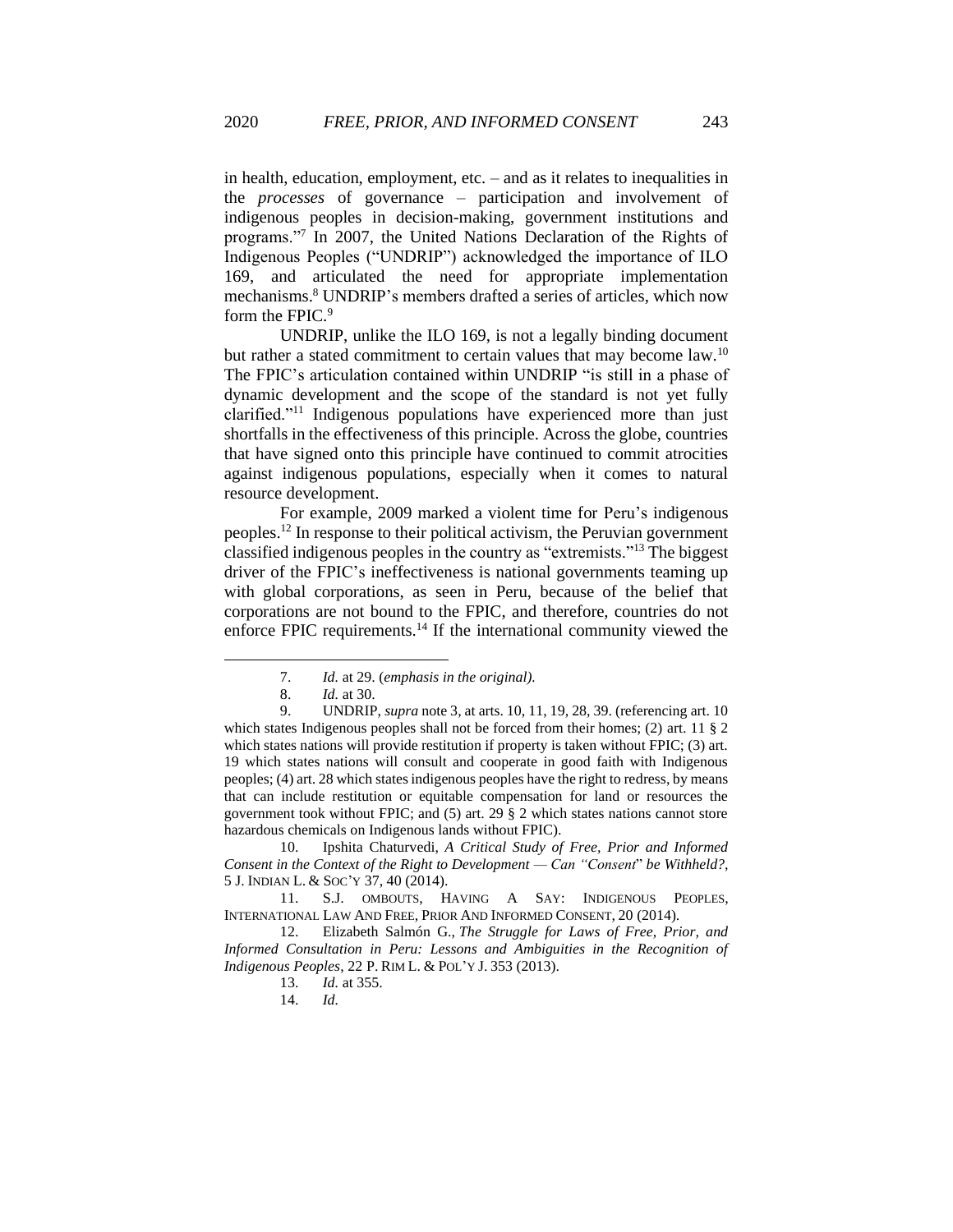FPIC like the duty to not harm or right to home and property, principles now considered hard law, other nation states could pressure breaching countries to follow the FPIC.

In Part I, this paper will illustrate the background of the FPIC and the rights of indigenous populations globally. Part II will address the pitfalls of the FPIC and give examples of states' domestic laws failing to enforce the FPIC. Part III will provide how international law can move toward adopting the FPIC as "hard law" by analyzing the history of the "duty not to harm" and "right to home and property," which are hard laws. Finally, Part IV will explore how the FPIC may already be embedded in customary hard law through cultural heritage protections.

# II. EVOLUTION OF THE FREE, PRIOR, AND INFORMED CONSENT PRINCIPLE

<span id="page-4-0"></span>Although the United Nations did not introduce the FPIC to international actors until 2007, <sup>15</sup> the global community began discussing indigenous rights in the 1970s.<sup>16</sup> "Generic protection" of indigenous groups is explained in Article 27 of the International Covenant on Civil and Political Rights<sup>17</sup> and asserts, "In those [s]tates in which ethnic, religious or linguistic minorities exist, persons belonging to such minorities shall not be denied the right, in community with the other members of their group, to enjoy their own culture, to profess and practice their own religion, or to use their own language."<sup>18</sup> As concerns around indigenous rights grew, the International Labour Organisation, a specialized branch of the UN that focuses on workers' rights, became involved.<sup>19</sup>

In 1957, the first legal document, the International Labour Organisation's Convention No. 107 ("ILO 107"), was specifically created around indigenous rights.<sup>20</sup> ILO 107 focused on governmental responsibility in integrating indigenous populations into the majority populations.<sup>21</sup> Indigenous communities criticized ILO 107 as

21. ROMBOUTS, *supra* note 10*,* at 13; Convention on International Labour Organisation, Jun. 26, 1957, 107 ILO.

<sup>15.</sup> UNDRIP, *supra* note 3.

<sup>16.</sup> ANAYA,*supra* note 1*,* at 50.

<sup>17.</sup> ROMBOUTS, *supra* note 10, at 12.

<sup>18.</sup> International Covenant on Civil and Political Rights, General Assembly, Mar. 23, 1976, Art. 49 I.L.M 2200A (XXI).

<sup>19.</sup> BEN SAUL, INDIGENOUS PEOPLES AND HUMAN RIGHTS 27 (2016); United Nations Department of Economic and Social Affairs, *State of the World's Indigenous Peoples* (UN, 2009), 2.

<sup>20.</sup> ROMBOUTS, *supra* note 10*,* at 13.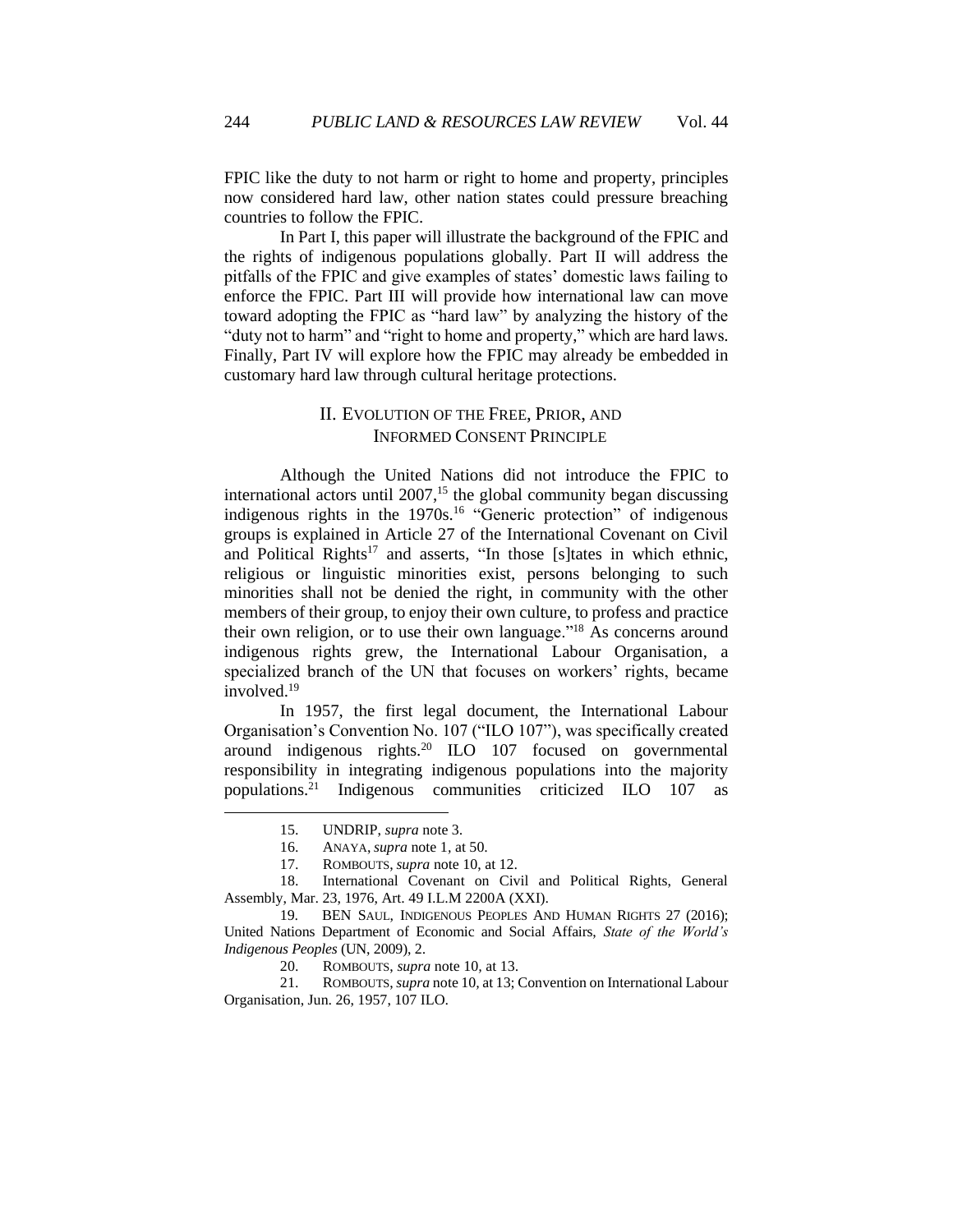"paternalistic" and "promoting assimilation."<sup>22</sup> As views and politics shifted, influenced by the Human Rights Conventions of 1966 and indigenous voices, the ILO began re-evaluating its integration policy under ILO 107.<sup>23</sup> The International Labour Organisation reconvened in 1989 and passed ILO 169.<sup>24</sup> ILO 169 implemented tribal consultation, implied semi-autonomous societies, and allowed self-identification of status or relation to an indigenous population.<sup>25</sup> Despite colonization having a deep and lasting impact on many countries, only 11 percent signed ILO 169, a decrease from ILO 107, which had less stringent restrictions.<sup>26</sup> Of the countries that signed, the majority were from Latin America, with four in Europe, one in Africa, one in Asia, and one from the Pacific.<sup>27</sup>

Recognizing the need to protect indigenous rights, the United Nations struggled to adopt its own declaration that paralleled the achievements of ILO 169.<sup>28</sup> In 1982, the United Nations formed the Working Group on the Rights of Indigenous Peoples ("WGIP") to prepare a draft declaration.<sup>29</sup> In 1985, the WGIP created a declaration that included indigenous voices as well as research to "deepen the understanding of the issues involved."<sup>30</sup> The WGIP completed a draft declaration in August 1993 and gave it to the Commission on Human Rights seeking support.<sup>31</sup> While a working group within the Commission on Human Rights planned on meeting every year for over ten years, the declaration failed to gain support from countries.<sup>32</sup> The Commission on Human Rights failed to adopt the declaration from 1994 to 2006, but in June of 2006, the Human Rights Council ("HRC") adopted the declaration and sought support from

30. ASBJØRN EIDE, *The Indigenous Peoples, the Working Group on Indigenous Populations and the Adoption of the UN Declaration on the Rights of Indigenous Peoples,* in ASBJØRN EIDE ET AL., MAKING THE DECLARATION WORK: THE UNITED NATIONS DECLARATION ON THE RIGHTS OF INDIGENOUS PEOPLES 32, 37 (Claire Chartres & Rodolfo Stavenhagen eds., 2009) [hereinafter Making the Declaration Work].

31. *Id.* at 38. The Commission on Human Rights sets standards to govern human rights issues.

32. *Id*.

<sup>22.</sup> SAUL, *supra* note 19*,* at 28.

<sup>23.</sup> ROMBOUTS, *supra* note 10, at 13–14.

<sup>24.</sup> *Id.* at 13.

<sup>25.</sup> SAUL, *supra* note 19*,* at 28–29.

<sup>26.</sup> *Id.* at 30.

<sup>27.</sup> *Id*.

<sup>28.</sup> Karen Engle, *On Fragile Architecture: The UN Declaration on the Rights of Indigenous Peoples in The Context of Human Rights,* 22 EUR.J. INT. L. 141, 143 (2011).

<sup>29.</sup> *Id.*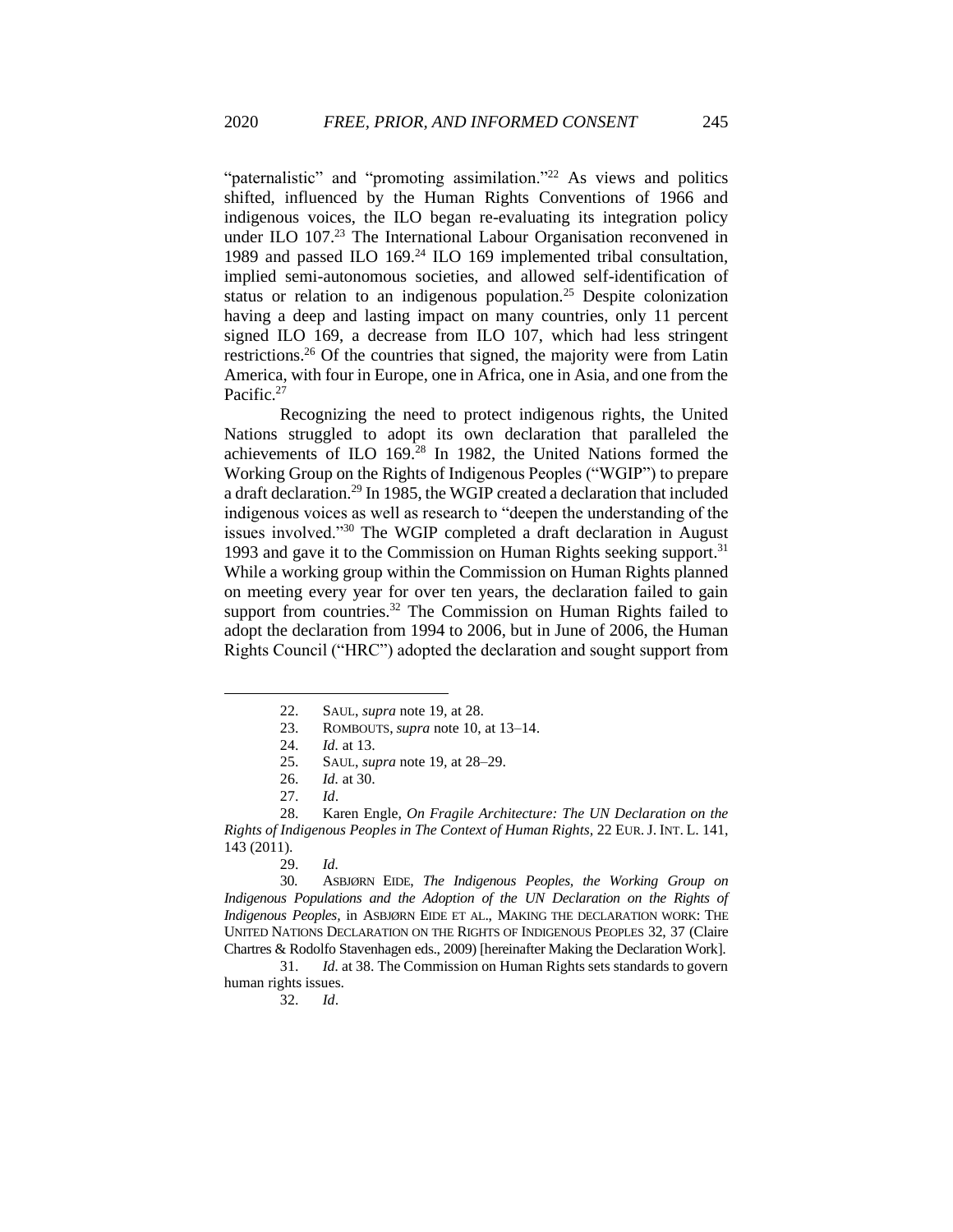the UN General Assembly.<sup>33</sup> Despite ample support in the HRC, five major member countries of the UN General Assembly opposed the declaration's adoption: Canada, Australia, New Zealand, United States, and Russia.<sup>34</sup>

One of the main criticisms was Article 19, which stated indigenous groups must consent to projects. $35$  These five opponents influenced a majority of African countries to vote against the declaration, which failed in the UN General Assembly in November 2006.<sup>36</sup> Yet, after further negotiations led to nine small changes in the HRC's draft, the African countries that had previously opposed the draft shifted to supporting the declaration. $37$  In September 2007, the UN General Assembly passed the UN Declaration on the Rights of Indigenous People, creating the FPIC.<sup>38</sup>

Executing the FPIC has been "slow and uneven by countries, private sector corporations, non-governmental organizations, international financial institutions, and the United Nations agencies."<sup>39</sup> With difficulties facing the FPIC's effectiveness, the UN Food and Agriculture ("FAO") branch created a six-step process to implement the FPIC for companies looking to develop in known indigenous areas.<sup>40</sup>

(1) *Identify the indigenous groups and their representatives.*<sup>41</sup> Information on indigenous peoples may be accessed through resources such as non-profit

36. *Id.* at 38–39.

38. *Id.* at 41–42.

40. *Id.* at 19.

<sup>33.</sup> *Id.* at 38 (showing that the United States, Canada, New Zealand, and Australia were not signatories during this vote. Later, all four countries voiced support for UNDRIP, including the United States in 2010.); *see also*  United Nations Declaration on the Rights of Indigenous Peoples, G.A. Res. 61/295, at 1, U.N. GAOR, 61st Sess., 107th plen. mtg., U.N. Doc. A/RES/61/295 (Sept. 13, 2007).

<sup>34.</sup> Making the Declaration Work, *supra* note 30, at 39.

<sup>35.</sup> *Id.* at 40.

<sup>37.</sup> *Id.* at 42 (stating most of these changes were "small and inconsequential[;]" however, in one larger change, the drafters changed the right to self-determination to include "respect for political unity of the state." The implication of this is still not known, but this change was one of the reasons for the reluctant African countries to sign on.).

<sup>39.</sup> *Free Prior and Informed Consent: An Indigenous peoples' right and a good practice for local communities*, FOOD AND AGRICULTURE ORGANIZATION OF THE UNITED NATIONS, 19−30 (2016), http://www.fao.org/3/a-i6190e.pdf [hereinafter FAO].

<sup>41.</sup> *Id.* at 20.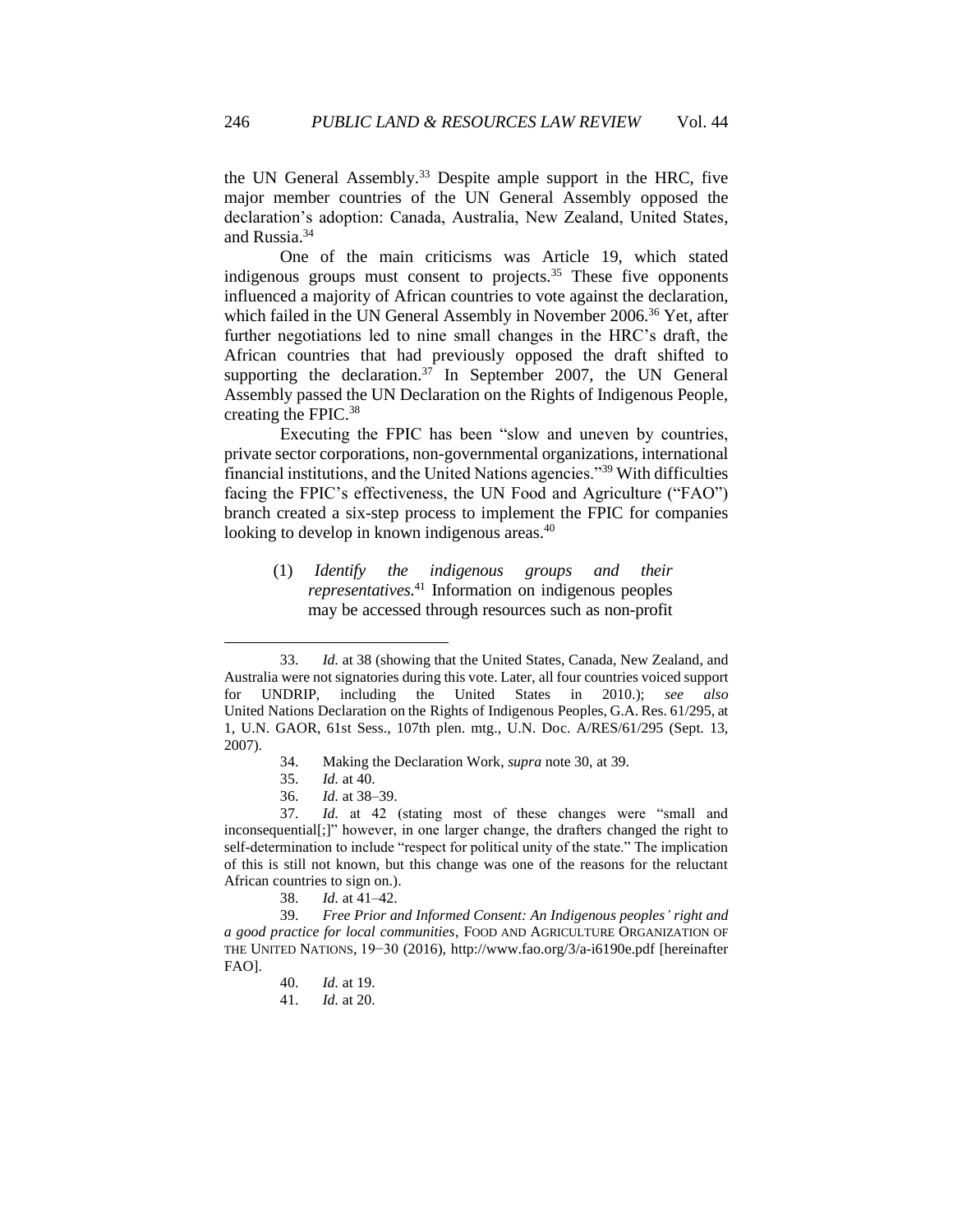organizations, official national censuses and community-based organizations.<sup>42</sup> Step one also encourages entities to identify any mobile communities, research any local laws pertaining to the FPIC, and approach any indigenous community through their self-governance structure.<sup>43</sup>

- (2) *Identify the geography and demographic information of the proposed development area.*<sup>44</sup> Identification happens through "participatory mapping," which means involving indigenous community members to better "understand connections between people, places and organizations over space and/or time."<sup>45</sup> This step encourages participation through all affected communities as well as placing responsibility on the project owners to determine who owns the proposed land and if there is non-negotiable land.<sup>46</sup>
- (3) *Design a communication plan to disseminate project information in a transparent way.*<sup>47</sup> Project developers are encouraged to perform this step through meeting with indigenous peoples when and where they want to, conveying their right to say no, and documenting proceedings by providing copies to all parties.<sup>48</sup>
- (4) *Gain consent.*<sup>49</sup> All parties must reach an agreement, have documents involved in the process readily available in the appropriate languages, identify any possible risks, indicate which parts of the agreement

<sup>42.</sup> *Id.* 

<sup>43.</sup> *Id.* at 20–21.

<sup>44.</sup> *Id.* at 21.

<sup>45.</sup> *Id.* 19−30 (quoting National Co-ordinating Centre for Public Engagement, *How to Perform Participatory Mapping* (2017), https://www.publicengagement.ac.uk/sites/default/files/

publication/how\_to\_perform\_participatory\_mapping.pdf).

<sup>46.</sup> *Id*. at 22–23 (explaining non-negotiable land includes sacred sites, burial areas, etc.).

<sup>47.</sup> *Id*. at 23.

<sup>48.</sup> *Id.* at 23–24.

*Id.* at 25.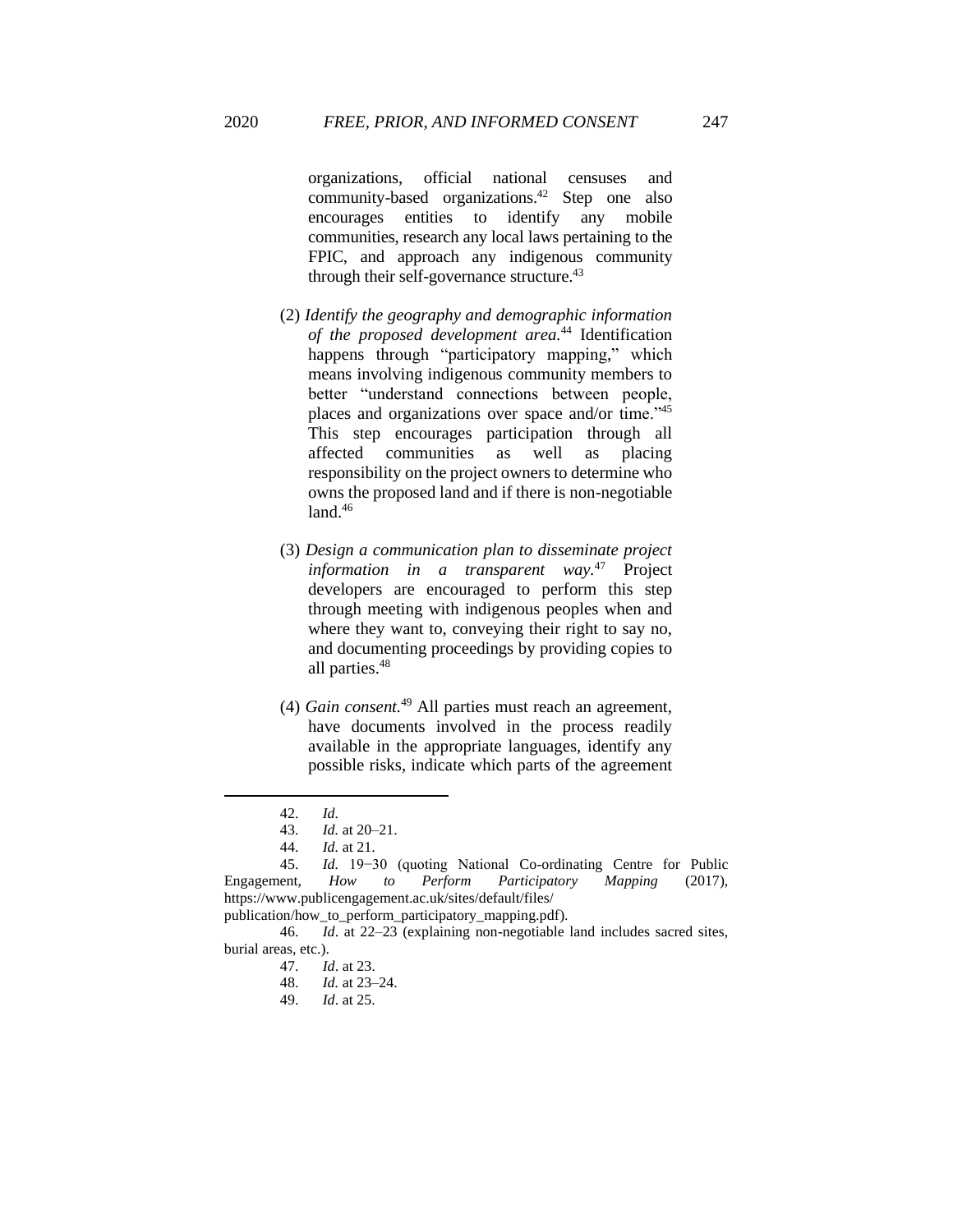the indigenous peoples have not consented to, and establish conditions on what may lead to their consent.<sup>50</sup> An agreement should include parties, summary of project, substantive evidence of consent, feedback and complaints mechanism, monitoring plan, and terms for withdrawal of consent.<sup>51</sup>

- (5) *Monitor and evaluate aspects of the agreement.*<sup>52</sup> This step works to ensure participation from the impacted community and gives indigenous groups the ability to raise concerns.<sup>53</sup>
- (6) *Document the lessons learned to help with future development goals.*<sup>54</sup>

These six steps outline one method to FAO's approach on the FPIC, however, the FAO's approach still has shortcomings. <sup>55</sup> The FPIC's duties involve duty to consult, participation, and consent have continued to be a significant problem due to diminished support, through lack of implementation and resources, from local or national governments.<sup>56</sup> Additionally, the FAO guidelines do not address appropriate action if an indigenous community does not consent to a project. In contrast, the International Council on Mining and Metals ("ICMM") has a policy that "requires members to seek consent, but does not require members to gain consent," similar to the United States' and Canada's rules, before initiating a project.<sup>57</sup> Finally, companies may also fail to gain consent, and governments can step in and approve development regardless. <sup>58</sup> In order to effectuate the FPIC, the participating nations need to address these failures.

15−16 (Juan Sonoda ed., 2016).

58. *Id.* at 16.

<sup>50.</sup> *Id*.

<sup>51.</sup> *Id*. at 26.

*Id.* at 29.

<sup>53.</sup> *Id.* 

<sup>54.</sup> *Id*. at 30.

<sup>55.</sup> *Id.* at 19−30.

<sup>56.</sup> ROMBOUTS, *supra* note 10, at 94.

<sup>57.</sup> ANGELA ANTAKLY ET AL., INDIGENOUS RIGHTS IN SOUTH AMERICA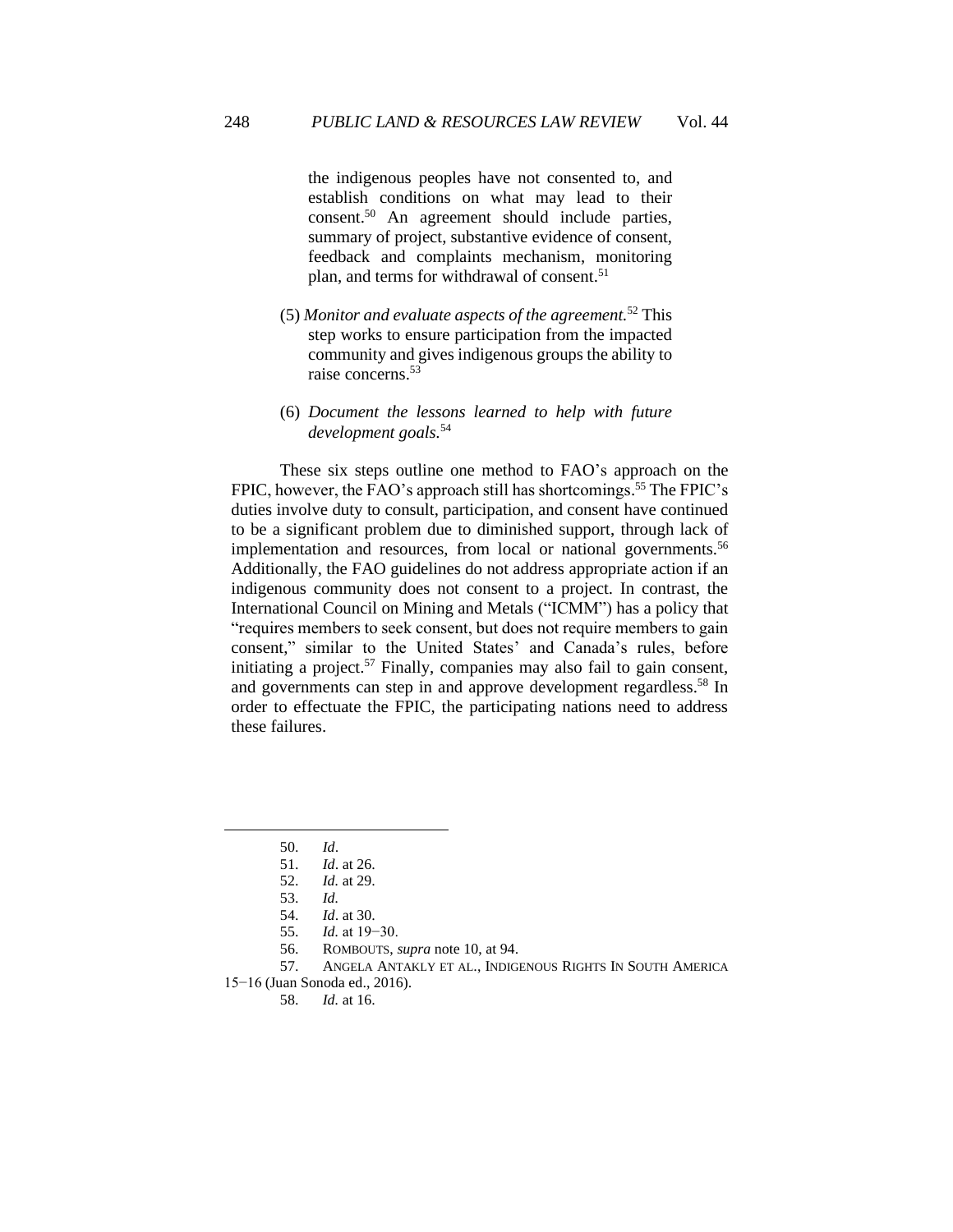#### <span id="page-9-0"></span>III. THE FPIC AND ITS FAILURE TO HELP INDIGENOUS POPULATIONS

Despite the FPIC going into effect over ten years ago, companies and nations still commit atrocities against indigenous populations.<sup>59</sup> In 2018, there were 164 documented killings of individuals trying to protect their land.<sup>60</sup> Latin America has the highest rate of violence against activists, with little government protection, as well as suffering from international companies extracting resources on indigenous land.<sup>61</sup> This data leads to some key concerns about the FPIC among the international community, including implementation and lack of enforcement.

#### *A. Lack of Clarity in Implementation*

<span id="page-9-1"></span>Fundamental issues remain with implementing the FPIC including isolation, internal participation, and overlap.<sup>62</sup> Isolation is detrimental to the FPIC's goals because some indigenous populations desire to live secluded.<sup>63</sup> Because of their isolation, public participation and consultation are difficult.<sup>64</sup> Scholars argue the "desire to be left alone" shows they do not give consent to projects because of their intention to secure their land from the outside communities.<sup>65</sup>

This reluctance and mistrust lend itself to difficulties when implementing the FPIC. Another issue with the FPIC implementation is internal participation.<sup>66</sup> Some indigenous groups contain marginalized populations like women and children, but do not allow all community members to participate—a concept the FPIC requires.<sup>67</sup> For example, in some indigenous groups, women and children are not consulted on issues that affect the internal community.<sup>68</sup> Because overall participation by

- 64. *Id*. at 175.
- 65. *Id*. at 174.

67. *Id*. at 179.

<sup>59.</sup> *Enemies of the State? How governments and businesses silence land and environmental defenders*, GLOBAL WITNESS 8 (July 2019), https://www. globalwitness.org/en/campaigns/environmental-activists/enemies-state/ [hereinafter Global Witness].

<sup>60.</sup> *Id*.

<sup>61.</sup> *Id*. at 9.

<sup>62.</sup> ROMBOUTS, *supra* note 10, at 173−83.

<sup>63.</sup> *Id*. at 174.

<sup>66.</sup> *Id.* at 177.

<sup>68.</sup> *Id.* at 177−78 (explaining the Western world's ideas behind effective participation must be handled delicately with indigenous populations that have a different framework of society).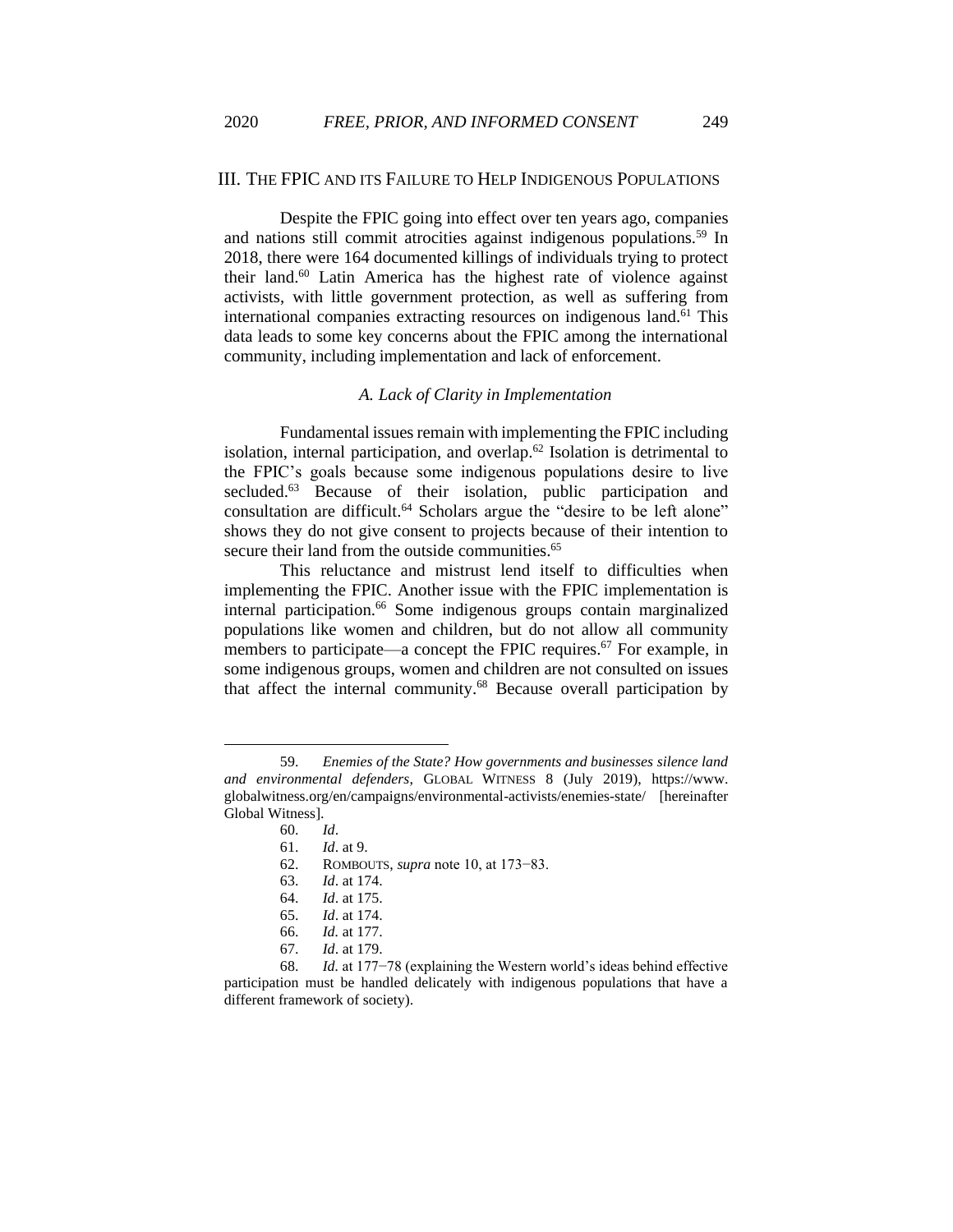affected indigenous groups is a key part of the FPIC implementation, participation from "illiberal" communities is challenging.<sup>69</sup>

A third major issue with implementation is overlap between other indigenous communities or entities.<sup>70</sup> A "dichotomized" view of indigenous groups leads to "arbitrarily fixating indigenous peoples' consensus, while disregarding the multiple and fragmented nature of the member subject positions."<sup>71</sup> By recognizing the cultural overlaps and differing interests among groups, developers face challenges to achieve one common plan and gain all groups' consent.<sup>72</sup>

Another key issue involves private actors like the World Bank and extractive resource industries' interpretation of the FPIC.<sup>73</sup> Because UNDRIP applies to governments and not private companies, <sup>74</sup> the World Bank has implemented less stringent guidelines called Free, Prior, and Informed Consultation, except for in special circumstances where it advises use of the FPIC.<sup>75</sup> As noted, the ICMM has an even lesser standard, which directs that development programs should engage and consult with indigenous peoples in a "fair, timely and culturally appropriate way throughout the project cycle."<sup>76</sup> This standard could "lead to breaches of international human rights standards, as companies might only do the minimum necessary to meet the requirements of local legislation, potentially failing to recognize the right to the FPIC, and thus infringing [on] the Indigenous right to self-determination."<sup>77</sup> While the ICMM is

<sup>69.</sup> *Id*. at 177−79 (defining illiberal as "communities that internally do not adhere to internationally established human rights norms in relation to participation of marginalized groups living in these communities").

<sup>70.</sup> *Id.* at 179–83.

<sup>71.</sup> *Id*. at 181 (citing *Right Based Approach to Development: Exploring the Potential and Pitfalls,* 71 (Sam Hickey & Diana Mitlin eds., 2009)).

<sup>72.</sup> *Id*. at 182–83.

<sup>73.</sup> Philippe Hanna & Frank Vanclay, *Human rights, Indigenous peoples and the concept of Free, Prior and Informed Consent, Impact Assessment and Project Appraisal*, 31 HUMAN RIGHTS AND IMPACT ASSESSMENT 146, 151 (2013).

<sup>74.</sup> ANTAKLY,*supra* note 57, at 11.

<sup>75.</sup> HANNA, *supra* note 73, at 151 (stating special circumstances include "Impacts on Lands and Natural Resources Subject to Traditional Ownership or Under Customary Use," "Relocation of Indigenous Peoples from Lands and Natural Resources Subject to Traditional Ownership or Under Customary Use" and for projects that impact "Critical Cultural Heritage").

<sup>76.</sup> *Id.* 

<sup>77.</sup> *Id*. (citing Bethany Haalboom, *The Intersection of Corporate Social Responsibility Guidelines and Indigenous Rights: Examining Neoliberal Governance of a Proposed Mining Project in Suriname* 43, GEOFORUM 2012, at 969–79, https://doi.org/10.1016/j.geoforum.2012.06.003); *see also* Environmental Assessment: Dakota Access Pipeline Project 2 (2016) (stating the Standing Rock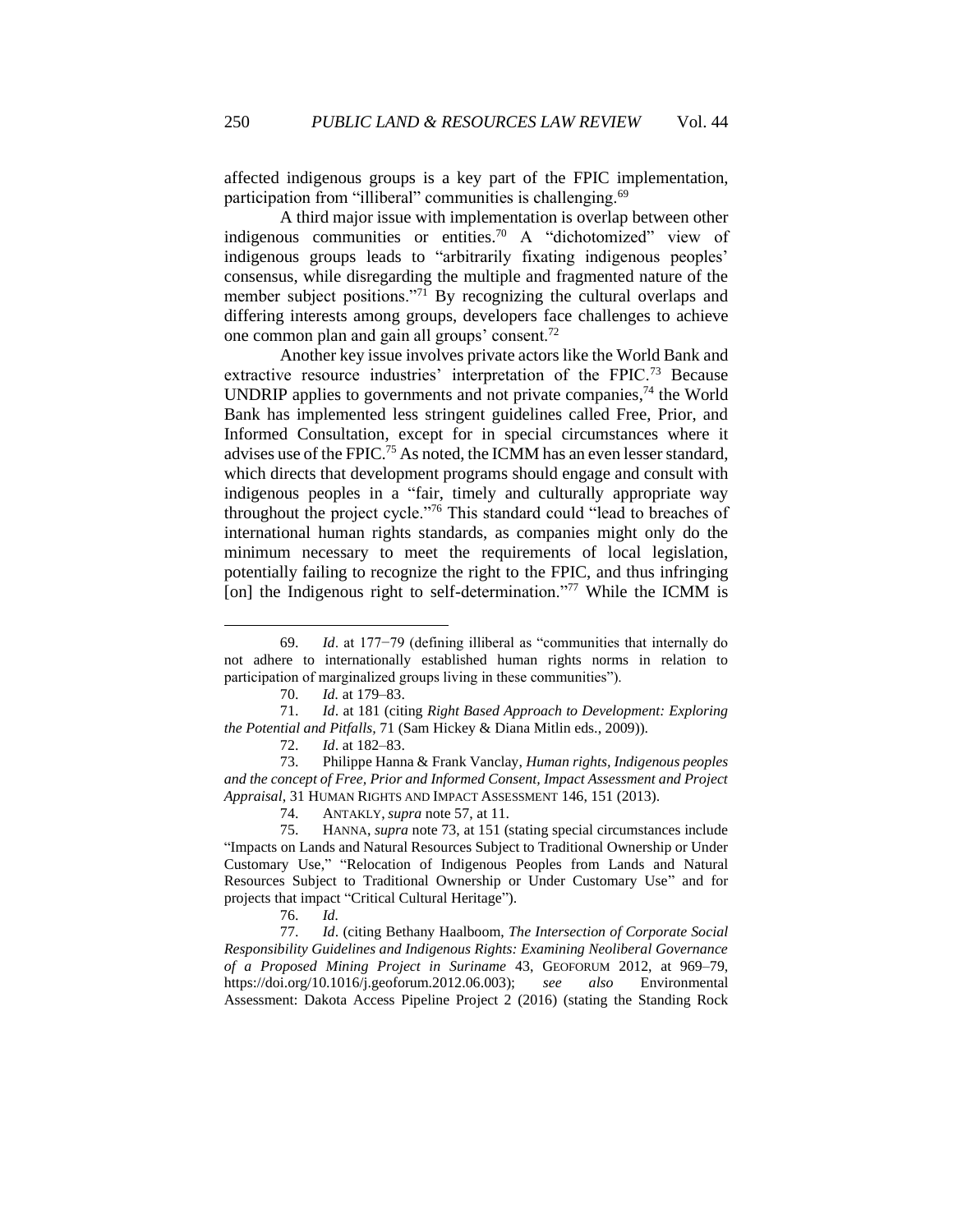taking steps to follow the FPIC, ultimately, it can still decide to move forward with projects, even if there is opposition or a lack of consensus.<sup>78</sup>

Finally, it remains unclear if the "consent" part of the FPIC includes veto power.<sup>79</sup> Without veto power, the FPIC loses strength because projects can continue to move forward. As of now, the international community recognizes tribal consultation as the customary norm.<sup>80</sup> For instance, the United States has a "long-standing executive branch policy to incorporate special [tribal] status into regulatory processes," but it does not include tribal veto power on projects.<sup>81</sup> Similarly, Canada has a duty to consult with indigenous communities during the Environmental Impact Assessment phase which includes "good-faith consultation" and willingness to make changes based on information obtained during assessments.<sup>82</sup> Canada's policy, however, does not include tribal consultation as determinative of whether the project moves forward, even if indigenous communities are opposed.<sup>83</sup> Unfortunately, as shown in Canada's and the United States' policies, the question of whether nation states need to obtain consent from indigenous communities is usually answered in the negative because governments can weigh economic benefit to regulate resources for all citizens, not just its indigenous groups.<sup>84</sup>

#### *B. Lack of Enforcement*

<span id="page-11-0"></span>Along with implementation issues, the FPIC faces a lack of enforcement in countries that have adopted it, which non-compliant countries would have to resolve if the FPIC was considered hard law. Some of the biggest breaches of the FPIC stem primarily from Latin American countries, <sup>85</sup> even though Latin American countries comprise the

79. CHATURVEDI, *supra* note 11, at 52.

Sioux Tribe opposed a pipeline development from crossing a waterbody upstream from their water takes, and the Tribe argued they were not adequately consulted on the project despite the project moving forward).

<sup>78.</sup> ANTAKLY,*supra* note 57, at 16.

<sup>80.</sup> YANG, *supra* note 2, at 571.

<sup>81.</sup> *Id.* 

<sup>82.</sup> *Id.* at 573.

<sup>83.</sup> *Id.*

<sup>84.</sup> CHATURVEDI, *supra* note 11, at 53; *see also* Mauro Barelli, *Free, Prior and Informed Consent in the Aftermath of the UN Declaration on the Rights of Indigenous Peoples: Developments and Challenges Ahead*, 16 INT'L J. HUM. RTS. 1, 5 (2012).

<sup>85.</sup> Global Witness, *supra* note 59, at 9.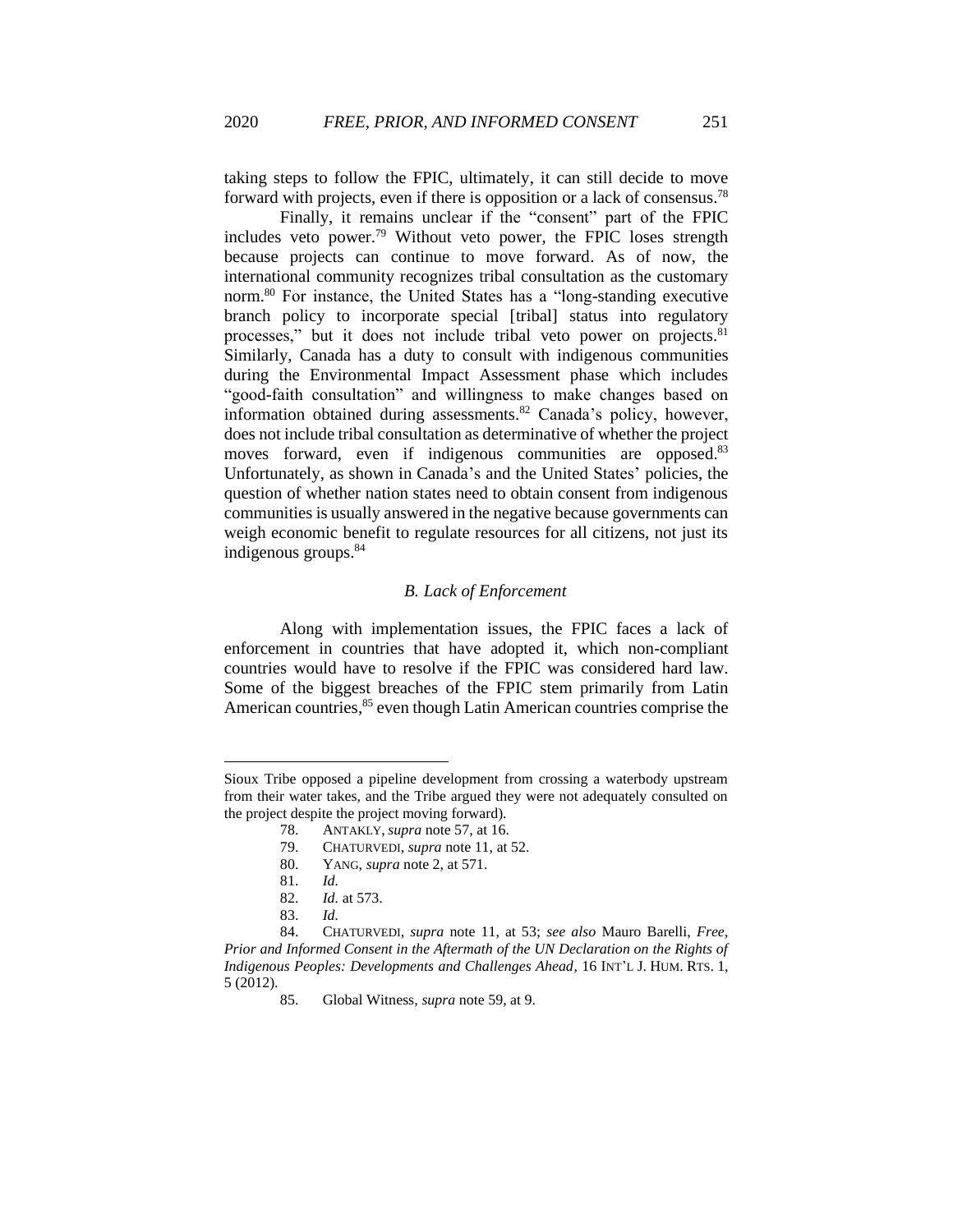majority of countries that signed ILO 169.<sup>86</sup> This issue is referred to as the "governance gap," which means a nation state fails to protect populations because of lack of mechanisms to ensure compliance.<sup>87</sup> Additionally, there is no legal entity or instrument to enforce compliance because UNDRIP is nonbinding unless it is carried out in domestic law.<sup>88</sup>

Further, a government's right to develop and the FPIC often conflict, particularly in developing countries.<sup>89</sup> State versus tribal sovereignty and ownership of national resources are often still debated.<sup>90</sup> Because nation states argue these resources "are the benefit for all," courts often side with nations on ownership issues.<sup>91</sup>

Issues over rights to develop and resource ownership are further conflated due to large inconsistencies between an international, national, and domestic regulation, known as the "implementation gap."<sup>92</sup> The Philippines exemplifies the implementation gap in a conflict with Dole Asia, one of the largest producers of bananas, which is backed by companies like JP Morgan Chase.<sup>93</sup> The Philippines is a signatory to UNDRIP,<sup>94</sup> and it also holds its own national policies surrounding indigenous rights such as the Indigenous Peoples' Rights Act.<sup>95</sup> Despite the international and national policies, the Philippines has inconsistently implemented indigenous protection policies. For example, in the Bukidon region, the indigenous KADIMADC community stated a wealthy landowner, who owns the largest gun-making factory in the country, was illegally sub-leasing indigenous land for a Dole plantation without their

91. Application of the Convention on the Prevention and Punishment of the Crime of Genocide, Bosnia and Herzegovina v. Yugoslavia (Serbia and Montenegro), Separate Opinion of Judge Weeramantry 647, https://www.icj -cij.org/public/files/case-related/91/091-19960711-JUD-01-05EN.pdf (last visited Apr. 27, 2021); CHATURVEDI, *supra* note 11, at 53−54.

- 92. CHATURVEDI, *supra* note 11, at 53.
- 93. Global Witness, *supra* note 59, at 20.<br>94. UNDRIP, *supra* note 3.
- 94. UNDRIP, *supra* note 3.

95. Indigenous Peoples' Rights Act (2017); *see also* Lynette Torres, *Indigenous Peoples in the Philippines: Perspective on Inclusion*, Global Observatory for Inclusion (June 15, 2016), http://www.globi-observatory.org/indigenous-peoples-in -the-philippines-perspectives-on-inclusion/ (stating the Indigenous Peoples' Rights Act "affirms Indigenous Peoples' rights to ancestral domains, self-governance and empowerment, social justice and human rights, and rights to cultural identity); *see generally* UNDRIP, *supra* note 3.

<sup>86.</sup> SAUL, *supra* note 19, at 30.

<sup>87.</sup> HANNA, *supra* note 73, at 149.

<sup>88.</sup> *Id*.

<sup>89.</sup> CHATURVEDI, *supra* note 11, at 54−55.

<sup>90.</sup> *Id*. at 52−53.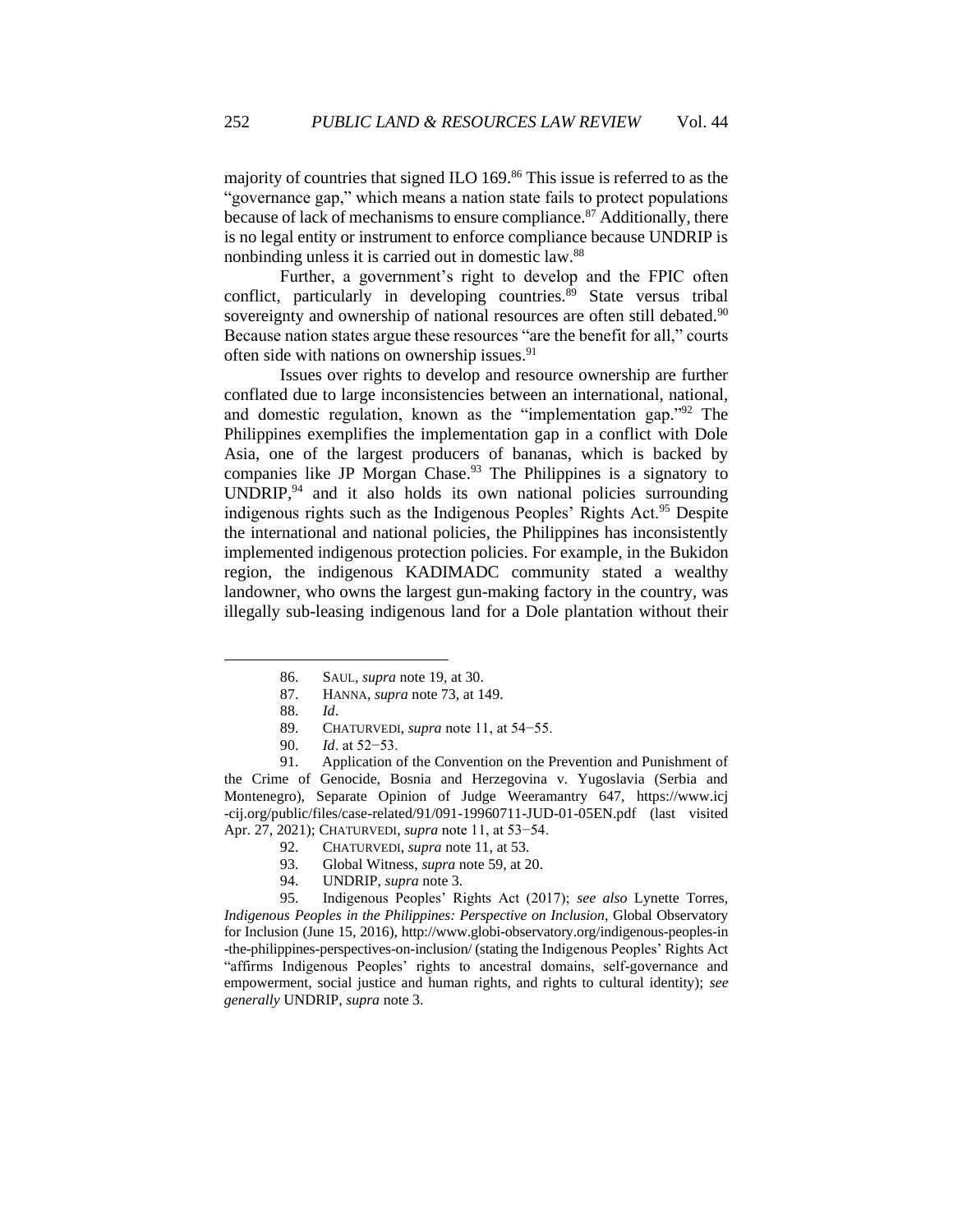consent.<sup>96</sup> Dole failed to take steps in reviewing this land lease to determine if the land was disputed and if the FPIC was granted.<sup>97</sup> Because of Dole's lack of due diligence, the community's indigenous peoples turned to local government to investigate allegations.<sup>98</sup> Reportedly, instead of investigating, government officials tried to bribe indigenous members to sign consent forms.<sup>99</sup> The KADIMADC people remained on their land, but the wealthy landowner's security personnel in the area have threatened the community with loss of homes and life.<sup>100</sup> The Philippines government is failing to implement the FPIC on a national and local level, and it has failed to implement the UNDRIP policies it agreed to at an international level.

The Ixquisis peoples' struggles in Guatemala show another example of indigenous groups fighting to overcome their country's conflicting regulations and right to develop.<sup>101</sup> After the end of the Guatemalan Civil War in 1996, the country opened itself to foreign development to boost its economy.<sup>102</sup> As a result, many projects began developing, including the San Andrés and Pojom II dams.<sup>103</sup> A large funder of these dam projects is the Inter-American Development Bank, which has received international criticism for investing in the project.<sup>104</sup> The Ixquisis community alleges the dam projects have contaminated their rivers, affecting their ability to fish, farm, and maintain cultural traditions.<sup>105</sup> An activist group, including indigenous leaders, criticized the dam project due to the company's failure to consult the indigenous community.<sup>106</sup> Despite Guatemala adopting UNDRIP, the government allowed development without indigenous consultation. <sup>107</sup> Due to lack of consultation, multiple members of the indigenous activist movement, "the Peaceful Resistance of the Ixquisis," protested the hydroelectric dam project on their land.<sup>108</sup>

107. Global Witness, *supra* note 59, at 25.

<sup>96.</sup> Global Witness, *supra* note 59, at 20.

<sup>97.</sup> *Id.* at 21.

<sup>98.</sup> *Id.* at 20.

<sup>99.</sup> *Id*.

<sup>100.</sup> *Id*.

<sup>101.</sup> *Id.* at 23.

<sup>102.</sup> *Id.*

<sup>103.</sup> *Id.*

<sup>104.</sup> Anastasia Moloney, *Inter-American Development Bank Should Withdraw Guatemala Dam Funding: Rights Groups*, REUTERS (Aug. 7, 2018), https://www.reuters.com/article/us-guatemala-dam-rights-idUSKBN1KS0NI.

<sup>105.</sup> *Id*.

<sup>106.</sup> *Id.* 

<sup>108.</sup> *Id*. at 23.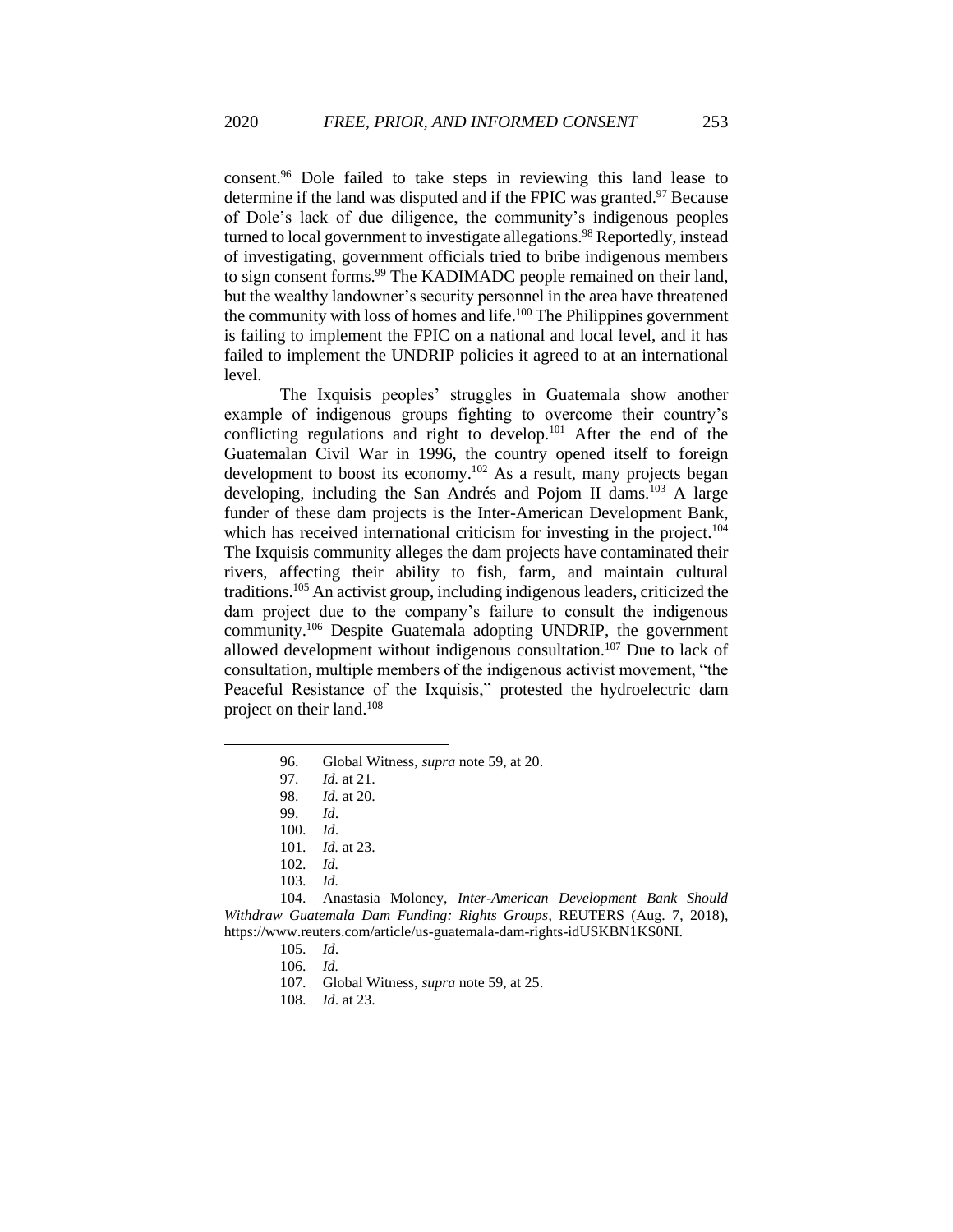This hydroelectric dam project—owned and operated by one of the wealthiest families in Guatemala—has caused "a wave of forced and violent evictions" of the Ixquisis people.<sup>109</sup> Recently, Guatemalan police have targeted the Peaceful Resistance of the Ixquisis because of their work defending land rights.<sup>110</sup> Sadly, the protests have led to even more Ixquisis being injured and murdered.<sup>111</sup> Because the political and economic clout of the family who owns the dam project, the protesters are unable to seek police help or support from their government.<sup>112</sup> The government has cancelled talks with indigenous leaders, which would have been led by Guatemala's human rights ombudsman.<sup>113</sup> Case studies such as this, where a country fails to enforce the FPIC at national and international levels, appear all over the world.<sup>114</sup> In order to improve implementation and compliance, the international community must see the FPIC as binding law.

#### IV. THE FPIC AND THE PUSH TOWARD HARD LAW

<span id="page-14-0"></span>International law evolves from a variety of places, such as treaties, customary law, judicial decisions, or universal norms.<sup>115</sup> First, this section will address how laws become customary ("hard law"), while highlighting that the FPIC is still only soft law. Second, this section will analyze how a customary law is developed by tracing the steps of the hard law principles "duty not to harm" and "right to home and property." Third, it will address what steps the UN and nation states can take to develop the FPIC into new hard law. Finally, this paper will explore the FPIC's incorporation into already existing hard law, the international obligation to preserve cultural resources.

#### *A. Hard Law v. Soft Law*

<span id="page-14-1"></span>Customary law is defined as "the set of rules of state practice that are consistently and uniformly followed by states based on a sense of legal obligation."<sup>116</sup> Customary international law has three elements: (1) "state

<sup>109.</sup> *Id*.

<sup>110.</sup> Genevieve Belmaker*, Latin America Saw Most Murdered Environmental Defenders in 2018*, MONGA BAY NEWS (Aug. 24, 2019), https://news. mongabay.com/2019/08/latin-america-saw-most-murdered-environmental-defenders -in-2018/.

<sup>111.</sup> *Id.*

<sup>112.</sup> Global Witness, *supra* note 59, at 23.

<sup>113.</sup> *Id*.

<sup>114.</sup> *Id.* at 8.

<sup>115.</sup> YANG, *supra* note 2, at 49−66.

<sup>116.</sup> *Id*. at 57.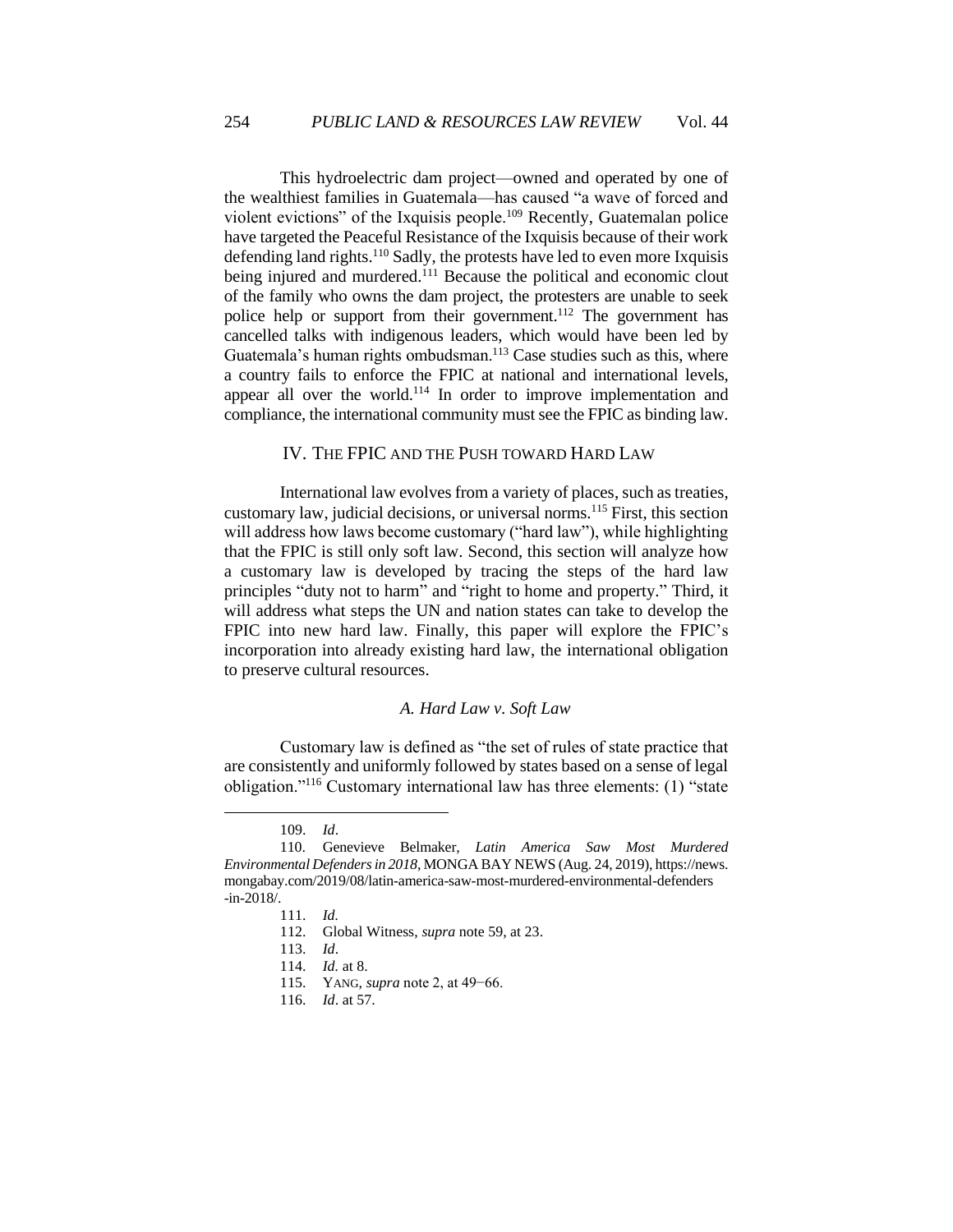practice must be widespread and virtually uniform in conformance with the rule;" (2) belief that the practice is "legally compelled" (*opinio juris*); and (3) the act is taken by a significant number of states and not rejected by a significant number of states. $117$  On the other hand, soft law is often considered "not yet law."<sup>118</sup> Soft law may not be seen by nations as law because it is not legally binding, it is not intended to be law, or it is unenforceable law. <sup>119</sup> Soft law may become customary international law through a process called crystallization.<sup>120</sup> Crystallization occurs through judicial precedent frequently citing the principle, treaties, or voluntary commitments, or a majority of nations making their actions toward a new norm $^{121}$ 

The first element in forming customary international law is nations' widespread conformity to the practice.<sup>122</sup> For example, ILO 169 is an international binding document on indigenous rights; however, only 20 countries have signed on.<sup>123</sup> Clearly, only 20 signatories indicates a lack of conformity to the principle. While a majority of countries have signed onto UNDRIP, <sup>124</sup> the state practice of implementing the principle is not uniform. For instance, interpreting whether indigenous groups have veto power creates significant ambiguity in the international community, and it leads to inconsistencies with implementation.<sup>125</sup> Even courts' judicial frameworks have been inconsistent, which creates issues with nations uniformly executing the FPIC.<sup>126</sup>

The second element is a belief that the practice is legally compelled.<sup>127</sup> UNDRIP is a non-binding but "morally obligatory" declaration of indigenous rights.<sup>128</sup> In fact, experts argue the reason so many nations signed on to UNDRIP was due to the nonbinding legal

<sup>117.</sup> *Id*.

<sup>118.</sup> *Id*. at 62.

<sup>119.</sup> *Id*. at 62−63.

<sup>120.</sup> *Id*.

<sup>121.</sup> *Id.; see, e.g.,* Case Concerning Pulp Mills on the River Uruguay (*Argentina v. Uruguay*) (Order on the Request for the Indication of Provision Measures [2006] ICJ Rep 135 (2006), at para. 204 (holding that environmental impact assessments are considered a customary international obligation because of a consensus held among States that it is the new norm).

<sup>122.</sup> *Id.* at 57.

<sup>123.</sup> Hanna, *supra* note 73, at 147.

<sup>124.</sup> UNDRIP, *supra* note 3.

<sup>125.</sup> *See supra* Part III. A.

<sup>126.</sup> *See, e.g.*, I/A Court H.R., *Saramaka People v. Suriname,* Judgement of Nov. 28, 2007, Series C, No. 4 No. 172.; I/A Court H.R., *Kichwa Indigenous People of Sarayuku v. Equador*, Judgement of June 27, 2012, Series C, No. 245.

<sup>127.</sup> YANG, *supra* note 2, at 57.

<sup>128.</sup> Making the Declaration Work, *supra* note 30, at 111.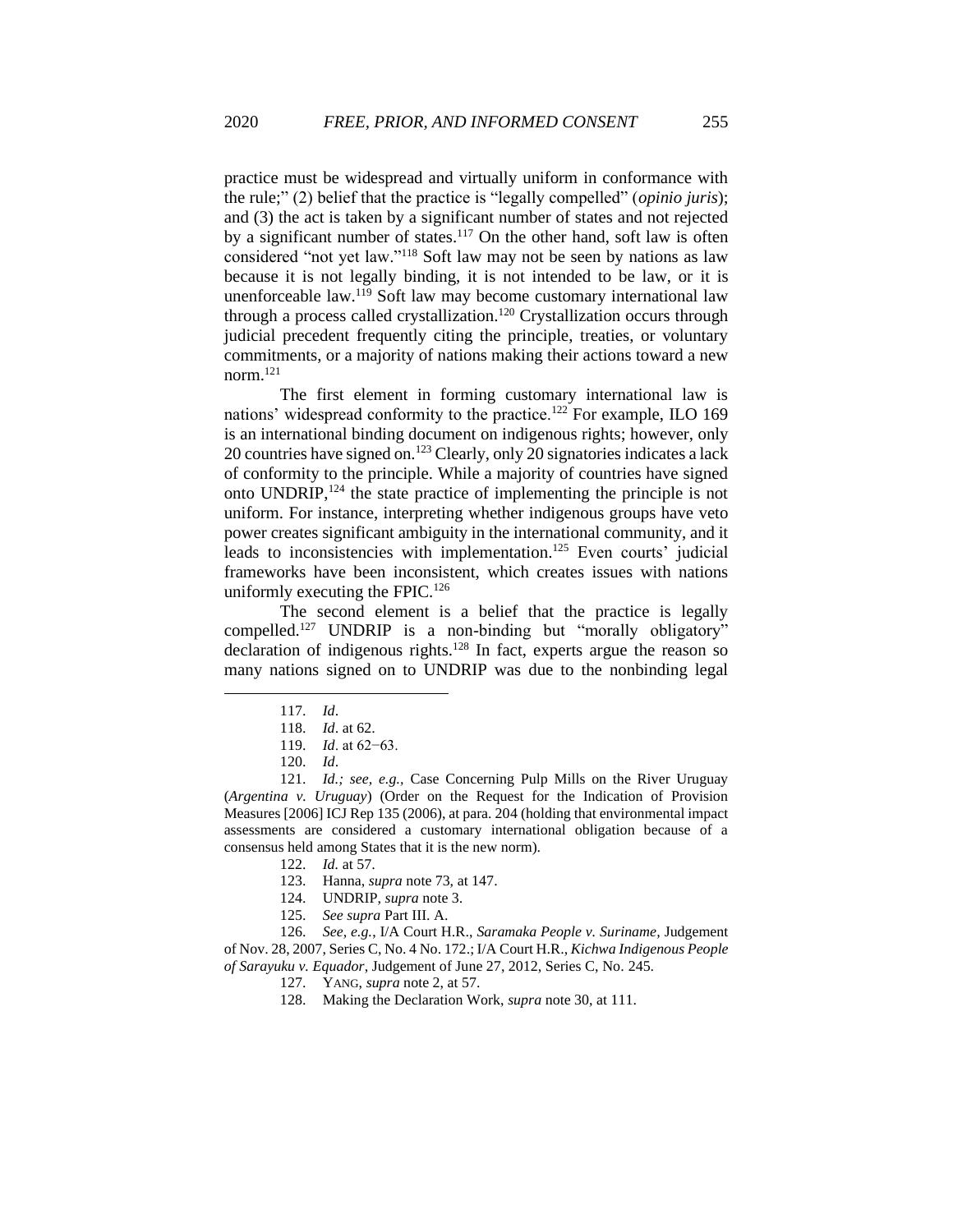status, whereas only 20 nations signed onto ILO 169 because it is legally binding.<sup>129</sup> Both Canada and the United States, initially refusing to sign UNDRIP, finally signed between 2009 and 2010—stating the declaration does not reflect customary international law and does not change their national laws.<sup>130</sup> New Zealand expressed similar notions when it signed in 2010, stating UNDRIP "expresses new, and non-binding, aspirations."<sup>131</sup> Additionally, there is not enough legal compulsion through judicial precedent to cause the FPIC to bind participating nations. Because the FPIC is a relatively new concept, there are only a handful of relevant cases.

*Saramaka People v. Suriname*<sup>132</sup> is important because it is the first case that explored the FPIC and it revealed a number of issues that need to be resolved in order for countries to effectively implement the FPIC.<sup>133</sup> The Inter-American Court of Human Rights, an autonomous tribunal overseeing human rights' violations in Central and South American countries, ruled that indigenous tribes must be able to give consent to safeguard their lands.<sup>134</sup> The court referenced sections from UNDRIP, particularly Article 32, stating "the State has a duty, not only to consult with the Saramakas, but also to obtain their free, prior, and informed consent, according to their customs and traditions."<sup>135</sup> The court, however, declined to elaborate on whether consultation with the goals of the FPIC in mind were enough, or if the FPIC created a stronger duty to obtain consent.<sup>136</sup> Unfortunately, even four years after the judgment, Suriname still had not met the court's order to demarcate the Saramaka's land.<sup>137</sup>

In another landmark case, *Kichwa Indigenous People of Sarayuku v. Equador*<sup>138</sup>, the court upheld the need for participation rights, established in *Suriname*, and further elaborated that there is a duty to consult based on the FPIC as well as a duty of consent for large scale projects.<sup>139</sup> In 2008, the African Commission on Human and People's Rights issued a court decision that cited principles from the Inter-American Court on Human Rights stating "[f]ailure to . . . consult or to seek consent . . . results in a violation."<sup>140</sup> Despite the recognition toward

- 135. *Id*. at 265 (internal citations omitted).
- 136. *Id.* at 265.
- 137. *Id.* at 274.
- 138. IACtHR (ser. C) No. 245 (2012).
- 139. *Id.* at 287.
- 140. *Id.* at 305.

<sup>129.</sup> HANNA, *supra* note 73, at 151.

<sup>130.</sup> Engle, *supra* note 28, at 145 n.9.

<sup>131.</sup> *Id*.

<sup>132.</sup> IACtHR. (ser. C) No.172 (2007).

<sup>133.</sup> ROMBOUTS, *supra* note 10, at 220.

<sup>134.</sup> *Id.* at 263.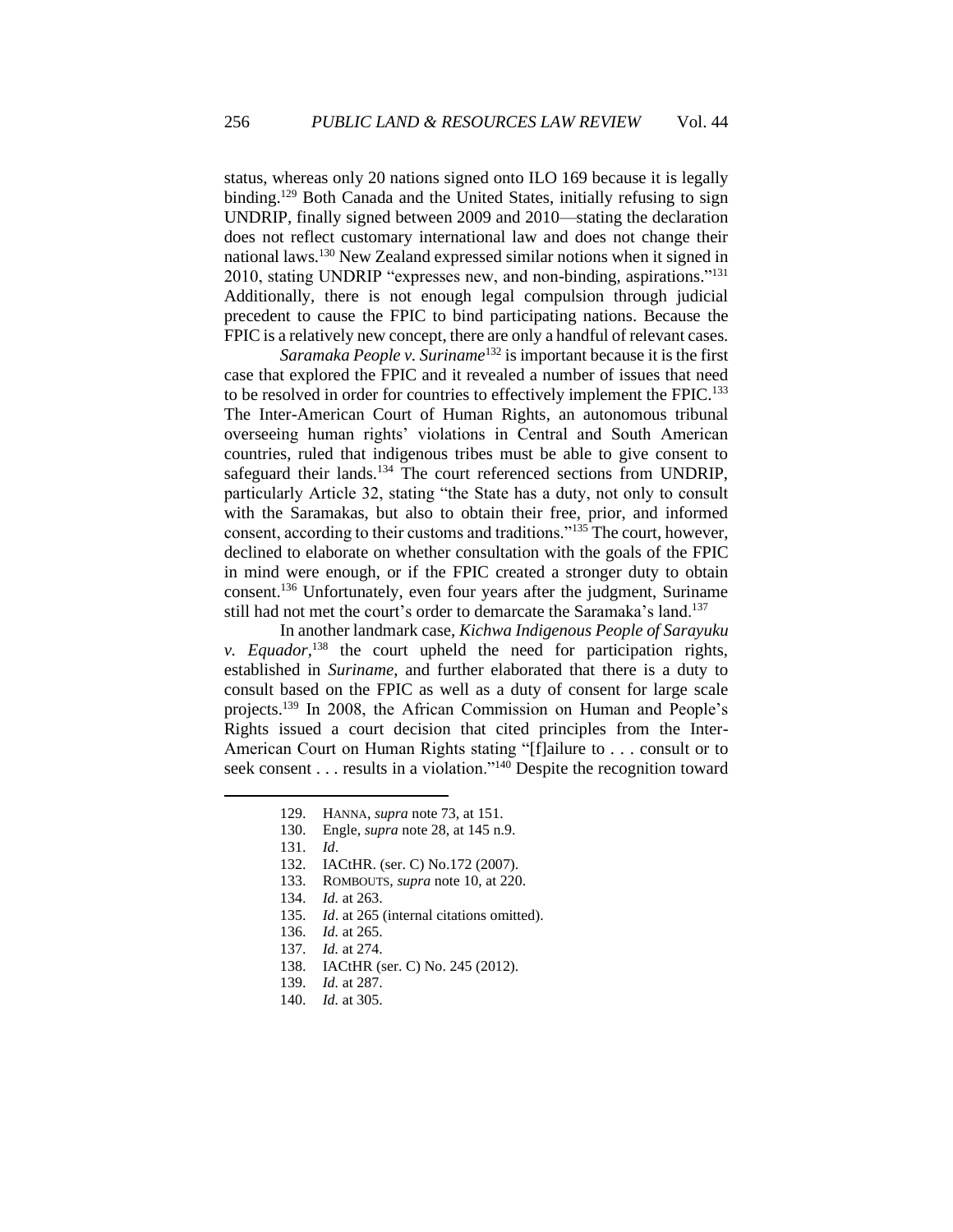other judicial precedent, the UN Special Rapporteur still "contended that the form of [FPIC] implementation is context dependent and that there is no 'single formula.'"<sup>141</sup> Many courts, such as the European Court of Human Rights, which oversees numerous indigenous populations, still have no jurisprudence on the FPIC.<sup>142</sup> This indicates a significant number of courts are not citing to the FPIC judicial precedent, which makes the FPIC legally ineffective in most nations.

Finally, the third element of customary law requires that a significant number of nations execute and not reject the FPIC, and that the FPIC is not rejected by a significant number of nations.<sup>143</sup> Here, a majority of nations have adopted this principle with 144 original signatories in 2007—the United States, Canada, Australia and New Zealand later voicing support.<sup>144</sup> At least on paper, a significant portion of states support the FPIC. However, signatory countries like the Philippines and Guatemala are still failing to execute the principle successfully.<sup>145</sup> While the FPIC may satisfy the third element, there is no indication of widespread conformance or belief that the FPIC is legally binding. Because the FPIC is still soft law, it is important to compare with hard law principles like the duty to not harm and right to home and property in order to analyze how it can become customary law.

# *B. Hard Law Principles: Duty Not to Harm and Right to Home and Property*

<span id="page-17-0"></span>The international community now see duty not to harm and right to home and property as widespread, legally compelled, and adopted by almost all nations. This indicates that nations view these two concepts as hard law and binding.

Duty not to harm "recognize[s] state responsibility for transboundary air pollution," and created a duty on the polluting nation to pay for any damages caused by their transboundary harm.<sup>146</sup> In 1941, during arbitration between the United States and Canada, a tribunal decided *Trail Smelter,* a major case, which established the now customary international law: the duty not to harm.<sup>147</sup>

<sup>141.</sup> *Id.* at 318 (internal citations omitted).

<sup>142.</sup> *Id.* at 219.

<sup>143.</sup> YANG, *supra* note 2, at 57.

<sup>144.</sup> UNDRIP, *supra* note 3.

<sup>145.</sup> *See supra* Part II. B.

<sup>146.</sup> YANG, *supra* note 2, at 58.

<sup>147.</sup> *Id.* at 611.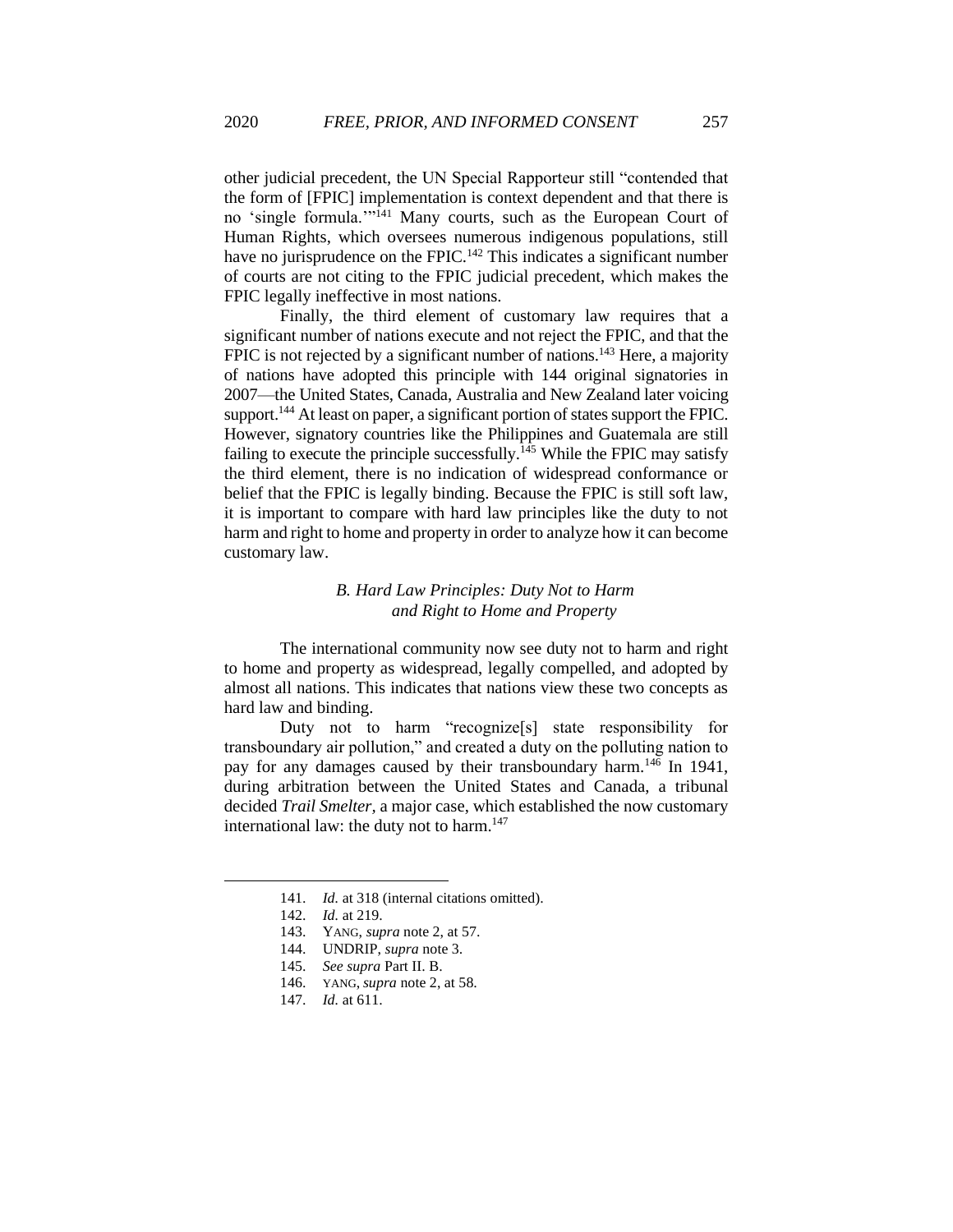In *Trail Smelter*, a private Canadian company's smelter site emitted sulphur dioxide into the atmosphere causing damage to United States farms and citizens.<sup>148</sup> The two countries brought the dispute to the International Joint Commission, which awarded the United States \$350,000 in damages.<sup>149</sup> The United States, unsatisfied, proposed arbitration and Canada agreed.<sup>150</sup> The Tribunal used the "'general principles of international law on State liability for cross-border damages" to establish the now recognized duty not to harm.<sup>151</sup> Because of this decision, the *Trail Smelter* case has become a norm in international law with a case in the International Court of Justice, the *Pulp Mills* case, continuing to recognize the transboundary harm rule put forth in *Trail Smelter*. 152

Additionally, the duty not to harm is memorialized in treaties and other international instruments. For example, the Stockholm Declaration expressed the duty not to harm in its Principle 21, which states that "sovereign states may not allow their territory to be used to cause harm to the environment of other states or the global commons."<sup>153</sup> The duty not to harm developed quickly, but customary international law has been judged as a "more or less subjective weighing of the evidence."<sup>154</sup> Nations follow the duty not to harm rule because of its presence in international judicial precedent, memorialization in treaties, and its general acceptance among nation states.

Another example of a hard law principle is the right to home and property. The United Nations initiated the right to home and property principle under the Universal Declaration of Human Rights (UDHR). The UDHR—created to prevent future atrocities seen during World War II states "[e]veryone has the right to own property."<sup>155</sup> While the UDHR is not a binding document, "it is considered a codification of the underlying

<sup>148.</sup> *Id*.

<sup>149.</sup> *Id.* 

<sup>150.</sup> *Id.* 

<sup>151.</sup> *Id*. (internal citations omitted)*.*

<sup>152.</sup> *See, e.g.,* Case Concerning Pulp Mills on the River Uruguay (*Argentina v. Uruguay*) (Order on the Request for the Indication of Provision Measures [2006] ICJ Rep 135 (2006), at para. 204 (explaining the transboundary harm rule applied when Argentina objected to Uruguay allowing development of two pulp mills on their shared Uruguay River border because the court stated Argentina has an obligation to respect other States' environments)).

<sup>153.</sup> YANG, *supra* note 2, at 58.

<sup>154.</sup> *Id.* at 59 (internal citations omitted).

<sup>155.</sup> Universal Declaration of Human Rights (10 Dec. 1948), U.N.G.A. Res. 217 A (III), Art. 17(1) (1948).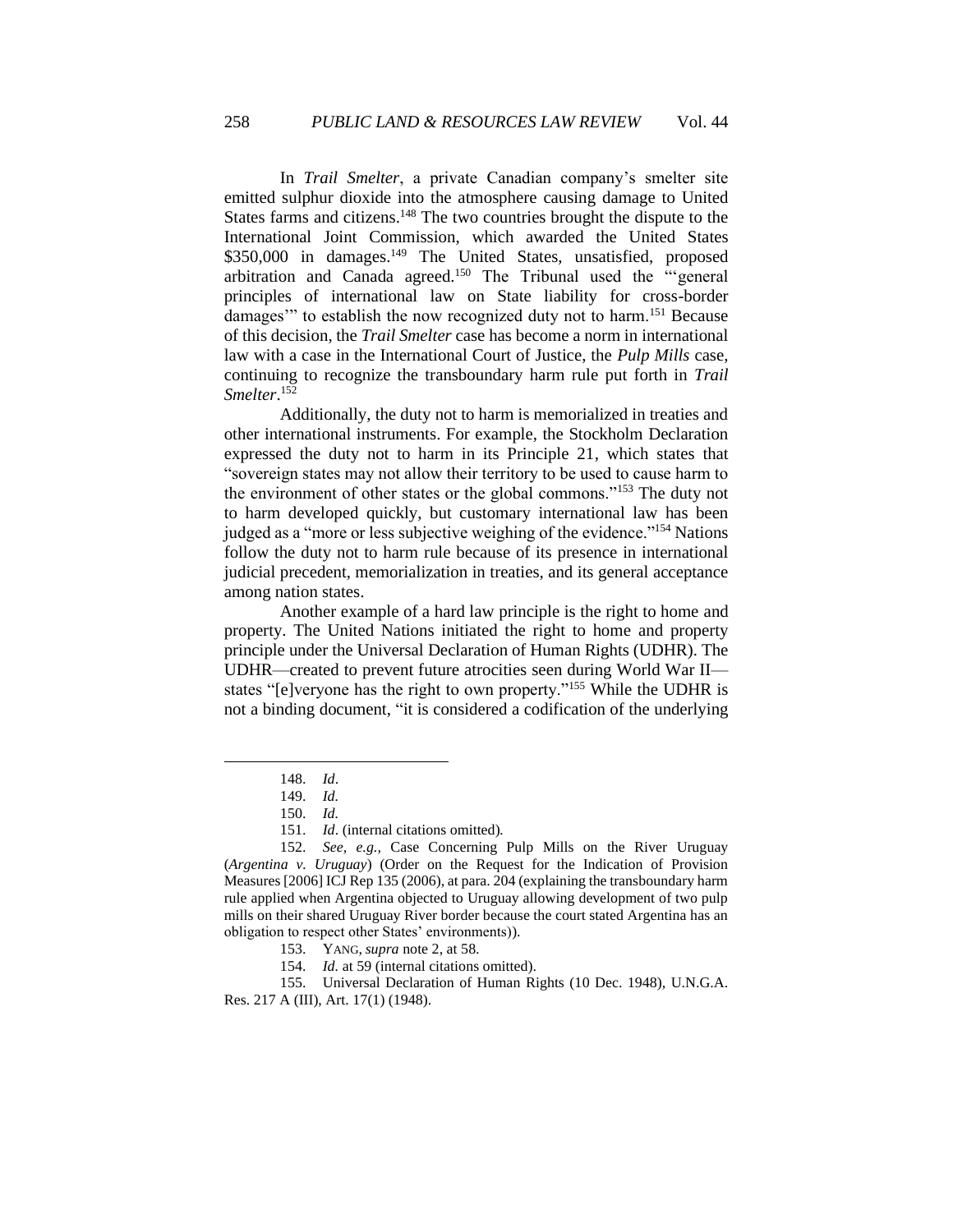substantive customary international law norms."<sup>156</sup> Agreements like the American Convention on Human Rights further codify the right to property and home through Article 21, which lays out a fundamental right to property.<sup>157</sup>

Judicial proceedings also solidify the right to home and property concept, such as in the European Court of Human Rights' ("ECHR") *Lopez Ostra v. Spain* holding*.* <sup>158</sup> This case set precedent when the ECHR held severe environmental pollution constitutes a violation of right to home and property, and therefore, a state violates the right to home if it does not strike a fair balance between the severe pollution that caused the harm and the economic interests.<sup>159</sup> The international community recognizes and extends the right to home and property through a number of treaties and cases like *Lopez Ostra.* The international unity and support behind this human rights' principle indicates that the FPIC, focusing on indigenous human rights, will be more successful once it is codified.

#### *C. Making the FPIC Emerging Customary International Law*

<span id="page-19-0"></span>Ultimately, customary law "is an evolutionary process where there is likely to be disagreement about its status . . . during the process of its creation."<sup>160</sup> The mere fact that scholars still debate whether the FPIC is customary international law shows that it is not yet hard law. The FPIC is slowly becoming crystallized into hard law, yet, there is still ambiguity about executing the principle among countries that have signed UNDRIP. The FPIC may become customary international law by solidifying the first two of the three customary law elements: (1) widespread conformity and (2) belief the principle is legally binding.<sup>161</sup>

To establish widespread uniform practices, nations must address issues with implementation. If states are not uniformly executing the FPIC, then the first element of creating international customary law cannot be satisfied.<sup>162</sup> For instance, the governance gap, as previously mentioned, could be resolved through looking at writings and suggestions from

<sup>156.</sup> YANG, *supra* note 2, at 364.

<sup>157.</sup> American Convention on Human Rights (San Jose, Costa Rica, 22 Nov. 1969), 9 I.L.M. 673, Art. 21 (1970), entered into force 18 July 1978 (stating "everyone has the right to the use and enjoyment of his property. The law may subordinate such use and enjoyment to the interest of society.").

<sup>158.</sup> *Lopez Ostra v. Spain,* judgement of 9 December 1994, series A no. 303 para. 51.

<sup>159.</sup> YANG, *supra* note 2, at 381−83.

<sup>160.</sup> *Id.* at 60.

<sup>161.</sup> *See supra* Part III. A.

<sup>162.</sup> *See supra* Part IV. A.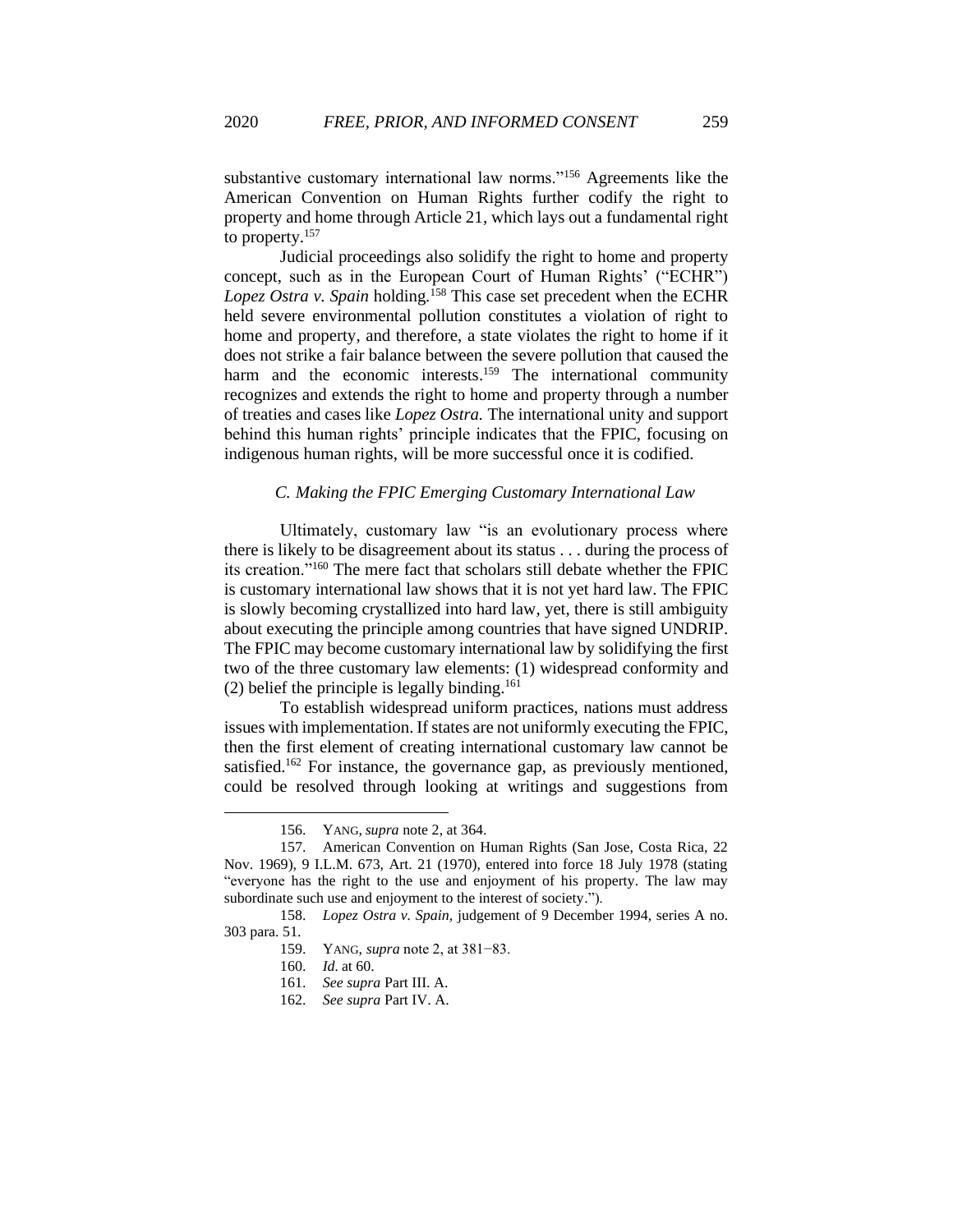scholarly articles. The UN Food and Agriculture Organization has produced guidelines on how to implement the FPIC.<sup>163</sup> Also, the UN Human Rights Office of the High Commissioner published a guide on implementing frameworks involving human rights.<sup>164</sup> The guidelines suggest states should promote respect for human rights among their commercial transactions.<sup>165</sup> Additionally, the right to home and property rule could be used as a building block to extend into indigenous rights.

Another important guideline to conformity is ensuring governmental departments and agencies are providing support and information to local branches of government.<sup>166</sup> Adopting these principles could allow countries to apply pressure on ICMM to change its guidelines, and if not, force companies in their own countries to comply with more stringent consent standards. By continuing to publish frameworks for the FPIC, nations and leading scholars can begin to use these frameworks to eventually satisfy the widespread conformity element in customary law.

The second element, belief the practice is legally binding,<sup>167</sup> can be satisfied through consistent legally-binding judicial decisions. By issuing judicial decisions like the holding in *Saramaka People v. Suriname,* the court "appeared to interpret elements of the UN Declaration as having gained the status of international custom."<sup>168</sup> Additionally, the court created a legal framework of five elements to implement valid consultation: (1) consultation must be sufficient and prior to the development plan; (2) the consultation goal must be to reach an agreement in good faith; (3) consultation must be adequate and accessible in line with the indigenous peoples' decision-making models; (4) an environmental impact assessment must be conducted adequately with participation of the community; and (5) the consultation process must meet informational requirements, which include constant communication.<sup>169</sup> As the international community has begun to see, court systems outside the Inter-American Court on Human Rights have used this key framework. One example is the African Commission on Human and People's Rights.<sup>170</sup>

<sup>163.</sup> FAO, *supra* note 39.

<sup>164.</sup> *Guiding Principles on Business and Human Rights*, UNITED NATIONS HUMAN RIGHTS OFFICE OF THE HIGH COMMISSIONER, https://www.ohchr.org/ documents/publications/guidingprinciplesbusinesshr\_en.pdf (last visited Apr. 27, 2021).

<sup>165.</sup> *Id*. at 8.

<sup>166.</sup> *Id*. at 10.

<sup>167.</sup> YANG, *supra* note 2, at 57.

<sup>168.</sup> ROMBOUTS, s*upra* note 10, at 298.

<sup>169.</sup> *Id.* at 291−93.

<sup>170.</sup> *See supra* Part III. A.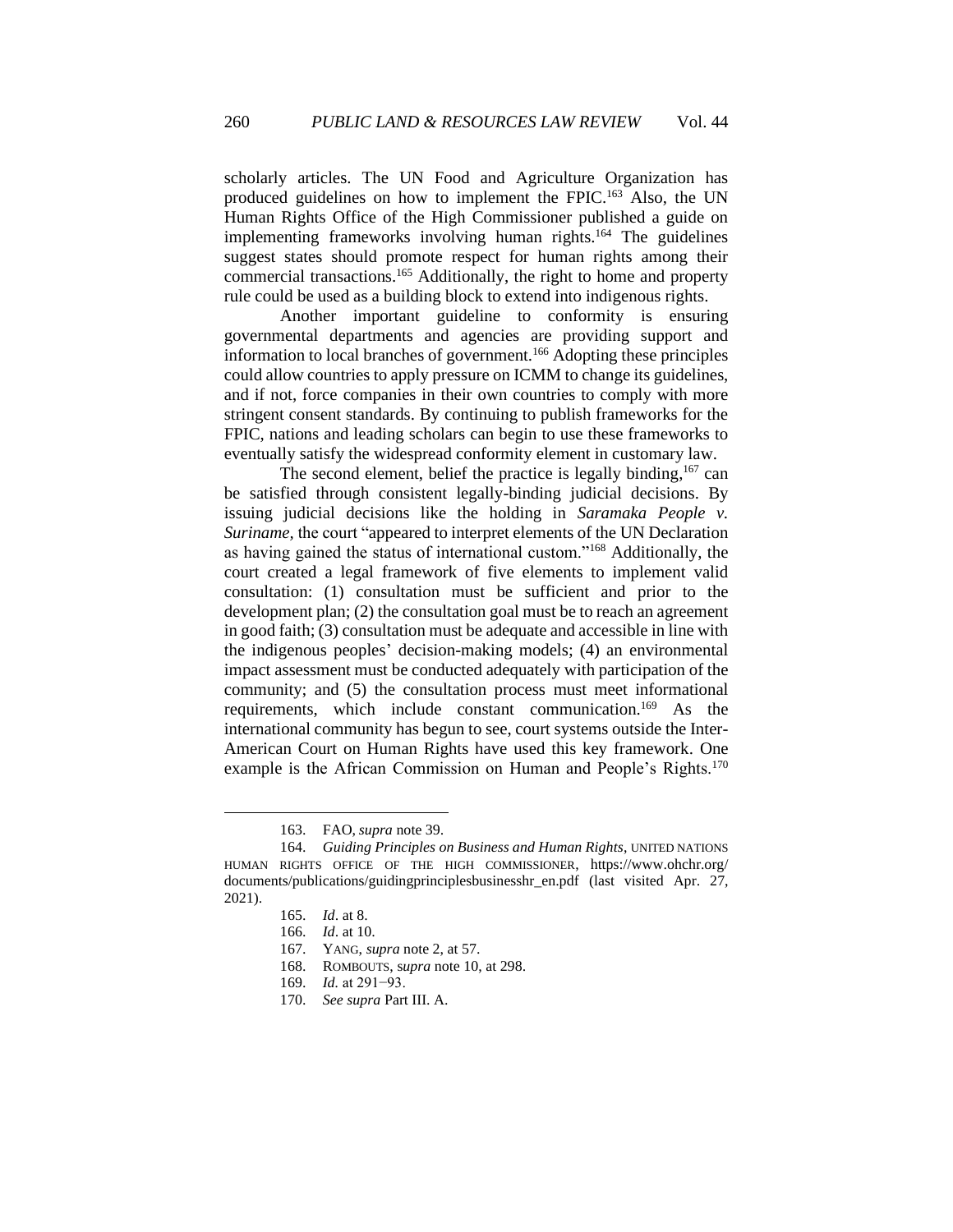Ideally this will lead to consistent and set rules that nations, along with international court systems, will look to as legally binding.

Educating signatory nation states on some of these suggestions may help with developing national constitutions, and the UN can begin promoting consistent key frameworks that legally bind nations. Ultimately, the frameworks for the FPIC implementation will come through other courts adopting the holdings from previous cases, as shown in *Trail Smelter.* Potentially, the best way to speed the process of adopting frameworks would be through a decision by the International Justice Court—which is legally binding on all UN signatories<sup>171</sup>—that enshrines the concepts the Inter-American Court on Human Rights laid out in *Saramaka*. Another way to speed the process would be to recognize the FPIC as an already established concept.

# *D. The FPIC Inclusion in Existing International Laws Surrounding Cultural Resource Protection*

<span id="page-21-0"></span>United Nation's Educational, Scientific and Cultural Organization ("UNESCO"), a specialized United Nation's Agency, had five conventions focusing on preserving cultural heritage.<sup>172</sup> These five conventions included: (1) the 1954 Hague Convention and its two protocols; (2) the 1970 Convention on the Means of Prohibiting and Preventing the Illegal Import, Export and Transfer of Ownership with Cultural Property; (3) the World Heritage Convention; (4) Underwater Cultural Heritage Convention; and (5) Intangible Cultural Heritage Convention.<sup>173</sup> The FPIC has the potential of becoming hard law through incorporation into these already existing conventions protecting cultural resources. In particular, two main conventions that form the customary principle surrounding cultural resource protections could apply: (1) The Hague Convention and (2) the World Heritage Convention.

In response to the "cultural atrocities perpetuated by Nazi Germany during World War II," a number of European countries proposed protections through the Hague Convention, the first and oldest international treaty protecting cultural resources.<sup>174</sup> The 1954 Hague

<sup>171.</sup> *How the Court Works,* INT'L CT. OF J. (May 7, 2020), https://www.icj -cij.org/en/how-the-court-works.

<sup>172.</sup> CRAIG FOREST, INTERNATIONAL LAW AND PROTECTION OF CULTURAL HERITAGE 33 (2010).

<sup>173.</sup> *Id.* 

<sup>174.</sup> U.S. Committee of the Blue Shield, U.S. Ratifies Treaty to Protect Cultural Property in Time of War (Sept. 30, 2008), https://uscbs.org/news/us-ratifies -treaty-to-protect-cultural-property-in-time-of-war/; *see also* Armed Conflict and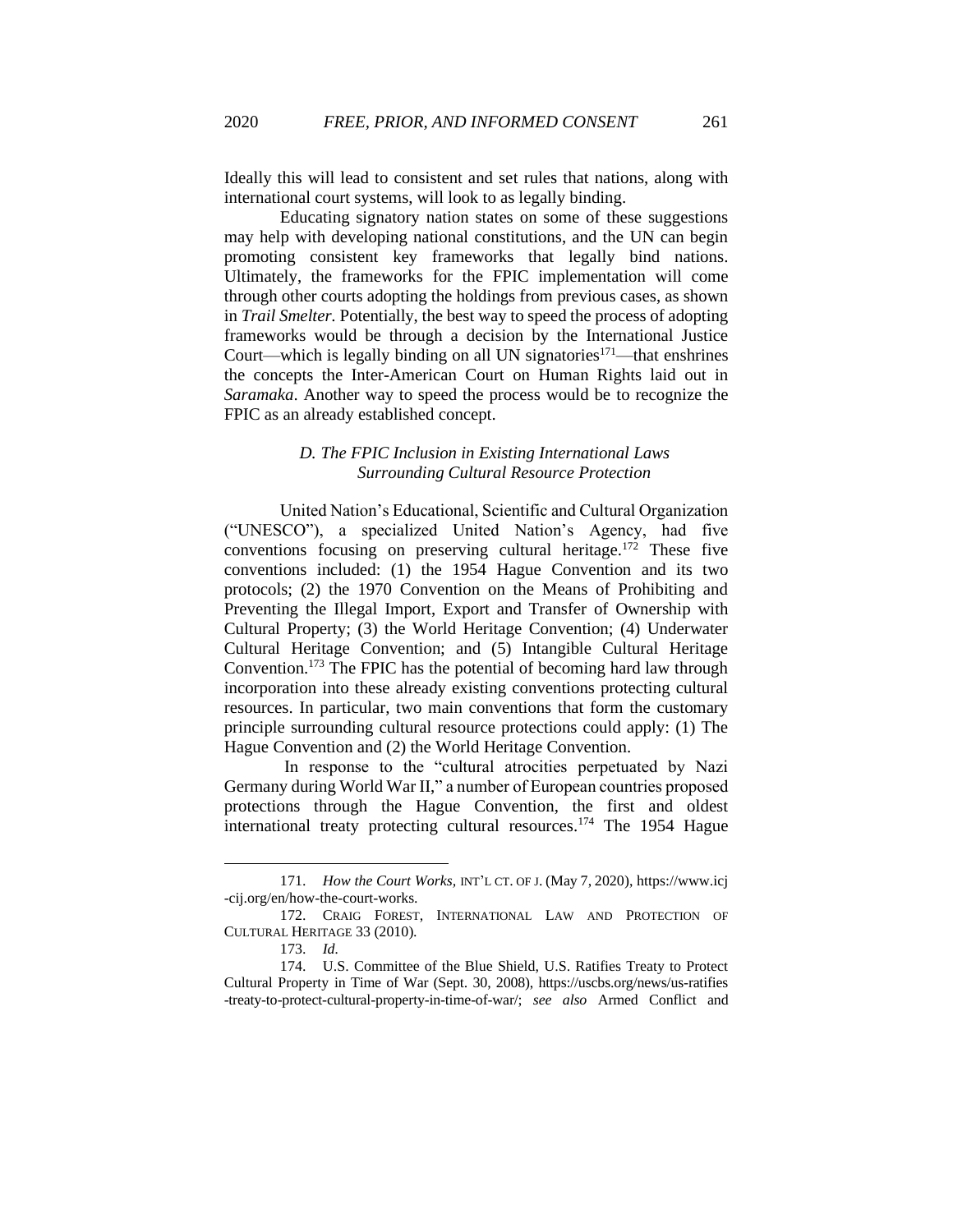Convention laid out measures to prevent destruction of cultural heritage sites specifically during armed conflicts; however, the United States did not ratify the Hague Convention until 2008. <sup>175</sup> The Hague Convention allows criminal prosecution for those who threaten cultural sites, including "theft, pillage or misappropriation of, or acts of vandalism directed against cultural property protected under the Convention."<sup>176</sup>

World leaders recently recognized the significance of the Hague Convention when former President Donald Trump threatened to bomb Iranian cultural sites and was met with intense backlash from the international community.<sup>177</sup> United States Senator Tim Kaine stated, "The pledge to attack cultural sites, likely, is a violation of international law," while the Metropolitan Museum of Art emphasized there is global importance in protecting cultural resources that connect people with their communities.<sup>178</sup> The Hague Convention is legally binding on the 121 countries that have ratified it. 179

Similarly, nations came together to protect natural heritage sites through the World Heritage Convention.<sup>180</sup> While the Hague Convention covers cultural heritage in times of war, the World Heritage Convention sought to address impacts such as industrialism, economic upheaval, and climate change on heritage sites.<sup>181</sup> The World Heritage Convention was as much about protecting culture as it was about protecting the environment.<sup>182</sup> The World Heritage Convention has contributed to the development of international customs, particularly in relation to *ergo* 

Heritage: *1954 Hague Convention for the Protection of Cultural Property in the Event of Armed Conflict,* United Nations Educational, Scientific, and Cultural Organization, http://www.unesco.org/new/en/culture/themes/armed-conflict-and-heritage/

convention-and-protocols/1954-hague-convention/ (last visited Apr. 27, 2021).

<sup>175.</sup> U.S. Committee of the Blue Shield, *supra* note 174 (Due to the Cold War the United States was reluctant to sign onto the 1954 Hague Convention first protocol.).

<sup>176.</sup> Second Protocol to the Hague Convention of 1954 for the Protection of Cultural Property in the Event of Armed Conflict [Second Protocol], Art. 15 *entered into force* 26 March 1999.

<sup>177.</sup> Lolita Baldor, *Pentagon Rejects Trump's Threat to Hit Iranian Cultural Sites,* ABC NEWS (Jan. 6, 2020), https://abcnews.go.com/Politics/ wireStory/pentagon-rejects-trump-threat-hit-iranian-cultural-sites-68106602.

<sup>178.</sup> *Id.* 

<sup>179.</sup> U.S. Committee of the Blue Shield, *U.S. Ratifies Treaty to Protect Cultural Property in Time of War* (Sept. 30, 2008), https://uscbs.org/news/us-ratifies -treaty-to-protect-cultural-property-in-time-of-war/.

<sup>180.</sup> World Heritage Convention [UNESCO] (Paris, 16 Nov. 1973) 3 U.N.T.S 4 *entered into force* 17 Dec. 1975.

<sup>181.</sup> FOREST, *supra* note 172, at 224.

<sup>182.</sup> *Id.*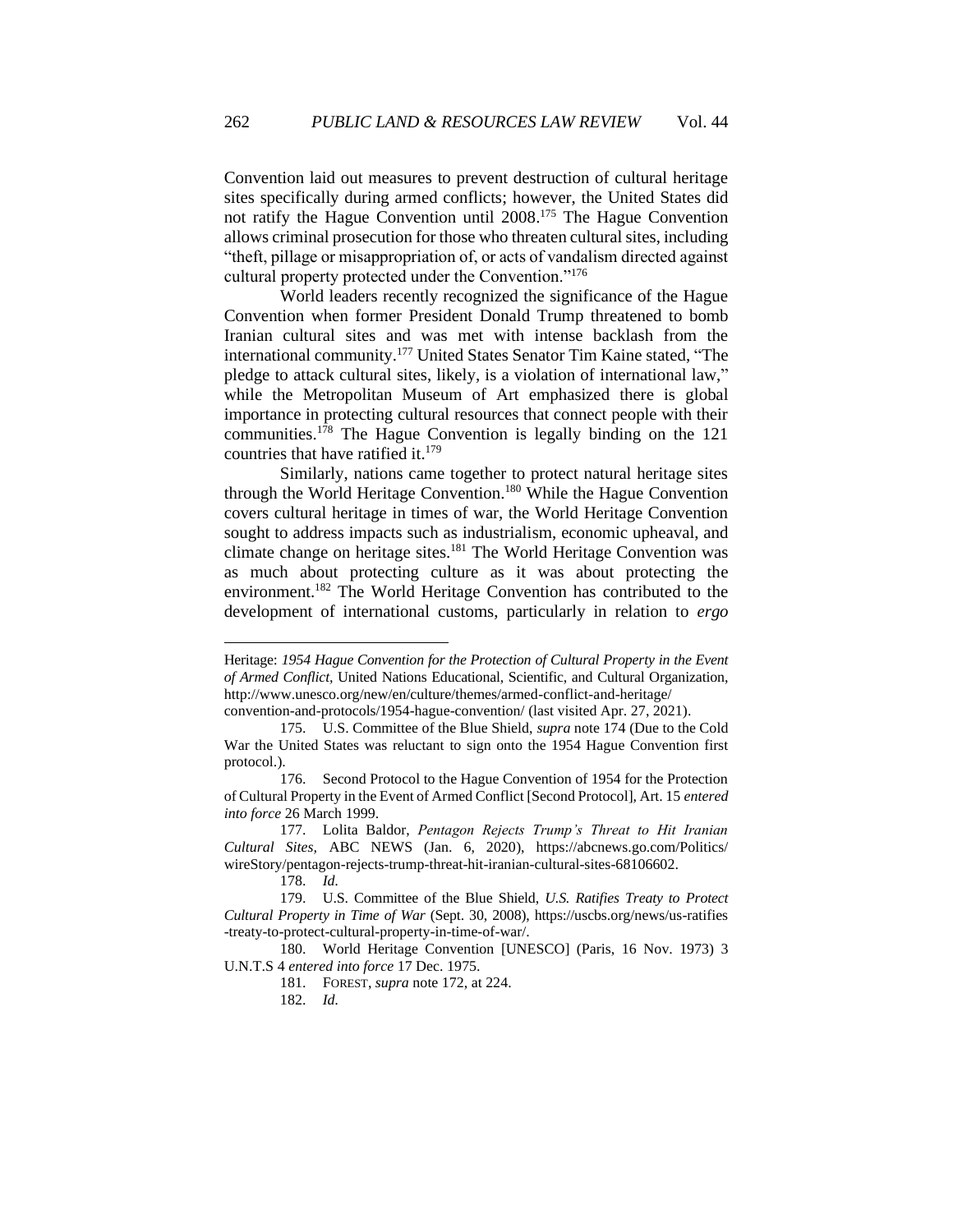*omnes,* a concept that is considered an international law norm*. <sup>183</sup> Ergo Omnes* means "toward everyone."<sup>184</sup> The World Heritage Convention captures the *ergo omnes* concept in its preamble, which recognizes the duty of the international community to preserve heritage sites for the benefit of all people.<sup>185</sup>

The Convention is also binding on its 186 signatories,<sup>186</sup> but it contains no legal consequences for destruction of listed sites.<sup>187</sup> Instead, signatories can benefit from grant funding, heritage site listings, and assisting signatories with sites that are considered high risk for degradation.<sup>188</sup> Although the World Heritage Convention does not have any specific language on settling disputes for breaching parties, a breach of a customary concept, such as *ergo omnes,* could amount to an "internationally wrongful act," which could pressure nations toward international enforcement.<sup>189</sup>

Because protecting cultural resources is tantamount to the FPIC's goals, the FPIC could easily be incorporated into established cultural heritage protections that international law already recognizes as binding. The World Heritage Convention's Preamble aligns with the FPIC's vision. It states that "existing international conventions, recommendations and resolutions concerning cultural and natural property demonstrate the importance, for all the peoples of the world, of safeguarding this unique and irreplaceable property, to whatever people it may belong."<sup>190</sup> Indigenous communities seek to protect lands that are considered unique and irreplaceable property. For instance, indigenous lands are used for religious and traditional practices such as prayer, rituals, festivals, and other cultural ceremonies.<sup>191</sup> Extending cultural heritage to include indigenous lands is a natural progression.

Once the international community uniformly recognizes the FPIC as part of this customary law, the UN and other non-breaching countries can begin demanding that other countries follow the FPIC through cessation, assurances, guarantees, and reparations.<sup>192</sup> There may even be

190. World Heritage Convention, *supra* note 180, at Preamble.

192. *See* Responsibility of States for Internationally Wrongful Acts, GAOR, 56th Session No. 10 U.N. Doc. A/56/10, Arts. 30–31(2001).

<sup>183.</sup> *Id.* at 277.

<sup>184.</sup> YANG, *supra* note 2, at 58.

<sup>185.</sup> FOREST, *supra* note 172, at 277.

<sup>186.</sup> *Id.* at 228.

<sup>187.</sup> *Id.* at 278.

<sup>188.</sup> *Id.* at 267, 278.

<sup>189.</sup> *Id.* at 400–01. (For example, international enforcement could include cessation or sanctions.).

<sup>191.</sup> SAUL, *supra* note 19, at 166.